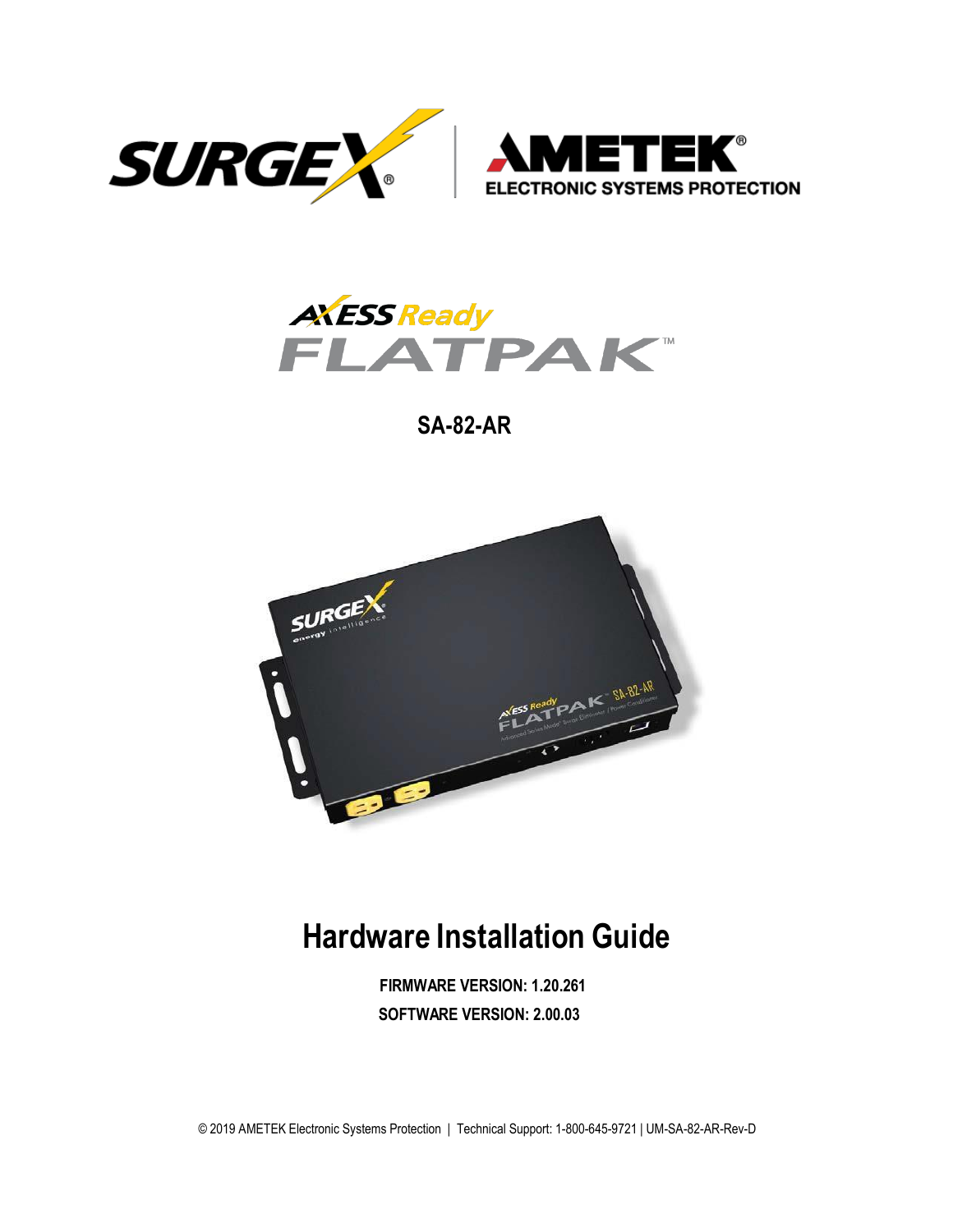

| I.              | <b>INTRODUCTION</b>                                                                | $\overline{2}$ |
|-----------------|------------------------------------------------------------------------------------|----------------|
| $\mathbf{II}$ . | <b>INSTALLATION</b><br><u> 1989 - Johann Stoff, Amerikaansk politiker († 1908)</u> | <u>3</u>       |
|                 |                                                                                    |                |
| III.            | <b>INITIAL SETUP</b>                                                               |                |
|                 |                                                                                    |                |
| IV.             | <b>OUTLET ON LED INDICATOR</b><br><u> 1980 - Andrea Andrew Maria (h. 1980).</u>    | $6\phantom{a}$ |
| V.              | <b>WEB SERVER</b>                                                                  |                |
|                 |                                                                                    |                |
|                 |                                                                                    |                |
|                 |                                                                                    |                |
|                 |                                                                                    |                |
|                 |                                                                                    |                |
|                 |                                                                                    |                |
|                 |                                                                                    |                |
|                 |                                                                                    |                |
|                 |                                                                                    |                |
| VI.             | <u>COMMAND LINE INTERFACE (CLI) PROTOCOL 15</u>                                    |                |
|                 | 1. PROMPTS                                                                         |                |
|                 |                                                                                    |                |
|                 | 3 <sub>1</sub>                                                                     |                |
|                 |                                                                                    |                |
|                 |                                                                                    |                |
|                 |                                                                                    |                |
| VII.            | <b>DxP PROTOCOL</b>                                                                | <u>19</u>      |
|                 | 1.<br><b>OVERVIEW</b>                                                              |                |
|                 | 2.                                                                                 |                |
|                 | 3.                                                                                 |                |
|                 | 4.<br>COMMANDS                                                                     |                |
|                 | 5.                                                                                 |                |
|                 | 6.                                                                                 |                |
| VIII.           | <b>FIRMWARE UPGRADES</b>                                                           | <u>23</u>      |
| IX.             | <b>RESET BUTTON</b>                                                                | 24             |
| Χ.              | <b>SPECIFICATIONS</b>                                                              | 25             |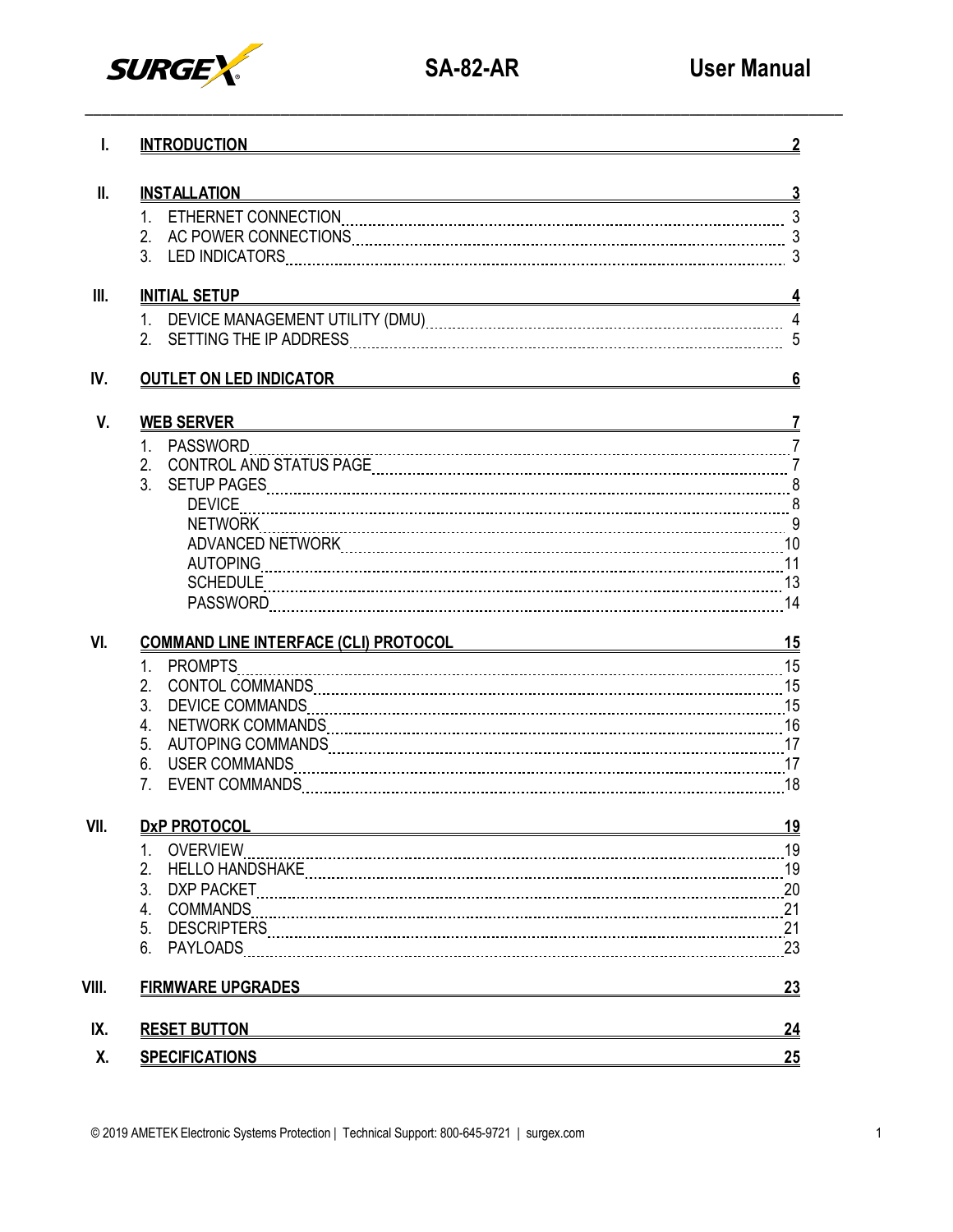



# **I. Introduction**

The SurgeX $^{\circledR}$  SA-82-AR is a network attached, IP addressed, web-controlled AC surge protector and power conditioner. The SA-82-AR may be used to switch up to 8A at 120V. The simple web server structure allows basic control of two outlets. The extensive programming and setup capabilities are accessed by a web browser, through a Device Management Utility (DMU), or through a Command Line Interface (CLI).

- The SA-82-AR features SurgeX® Series Mode® surge protection, Impedance Tolerant EMI/RFI filtering and Over-Voltage Shutdown.
- Remote reboot any device: monitors, routers, servers, kiosks, etc. The remote device need not be network attached.
- Conserve energy by powering down equipment when not in use.
- Telnet access uses the Command Line Interface (CLI) structure and syntax to completely configure and control the SA-82-AR. This Axess Ready (AR) device also supports the DxP protocol, which allows software developers to integrate the unit into custom applications.
- Up to 2 systems can be continuously monitored with AutoPing, with automatic power control upon loss of contact. Reboot crashed systems or provide auto power-up, or - down for environmental controls and notification systems.
- The SA-82-AR utilizes 2 levels of password security, with only the administrative account having access to setup and configuration.



Located on the rear panel are the input IEC power plug, network connection (RJ-45), 8A circuit breaker, and output receptacles.

|             | G                      |           |  |
|-------------|------------------------|-----------|--|
|             | SYSTEM ON<br>⌒         |           |  |
| $\check{ }$ |                        |           |  |
|             | $\frac{O}{RST}$ OUTLET | SELF-TEST |  |

The front panel contains the Outlet On LED, Self-Test LED, System On LED, and Reset button.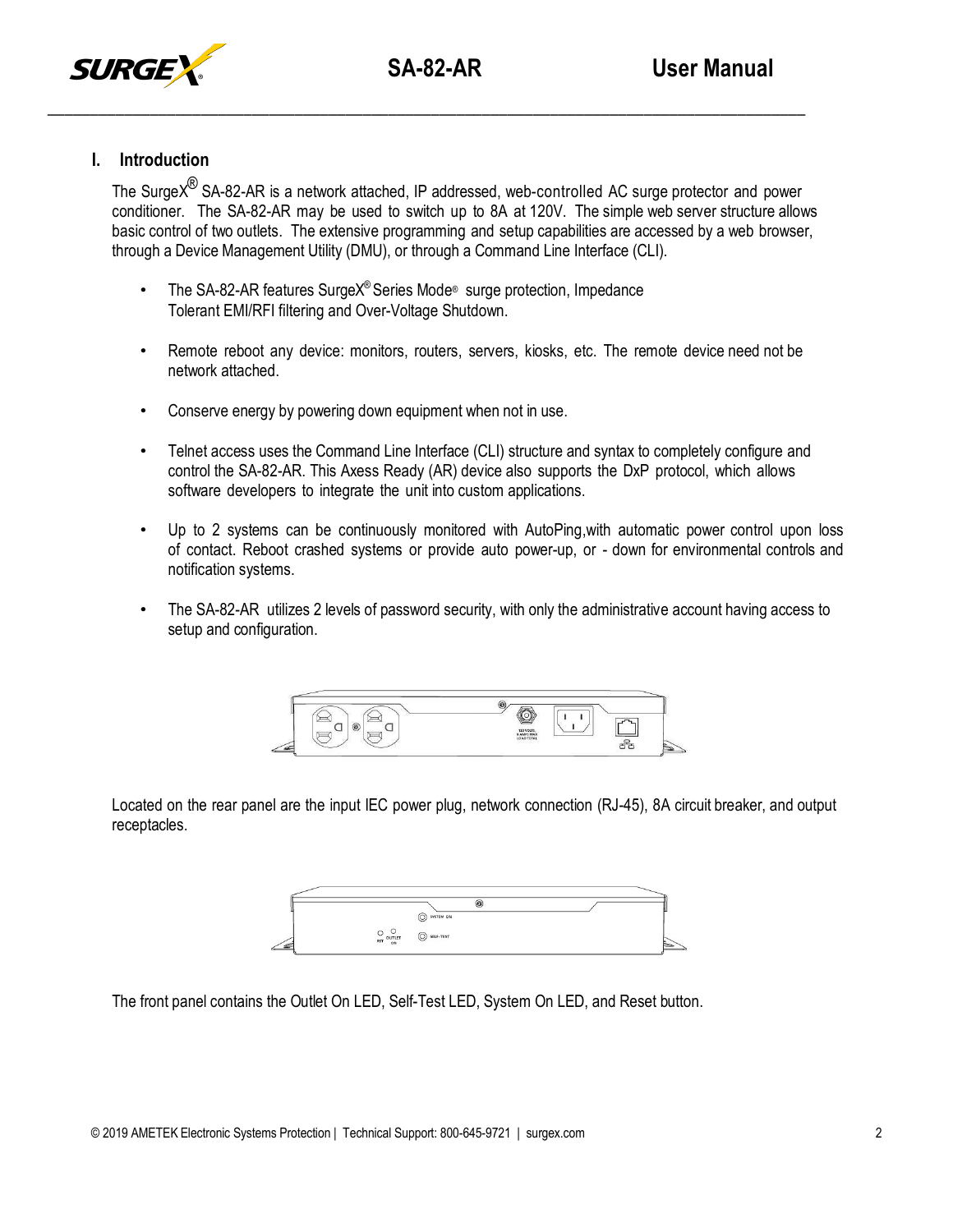

# **II. Installation**

## 1. **Ethernet Connection**

The RJ45 connector for 10/100 Ethernet is situated on the rear panel beside the input power plug. The default IP Address is DHCP assigned. The fallback IP address is 192.168.1.254.



Controlled Device

**Connect Network** 

**Connect Equipment** 

#### 2. **AC Power Connections**

Connect the device to be powered On and Off to the output duplex receptacle.

Ensure that the total combined load of all controlled devices does not exceed 8 Amps.

Connect one end of the supplied power cord to the connector labeled "AC Input", and the other end to a properly grounded AC outlet.

## 3. **LED Indicators**

The green Self-Test LED indicates that the internal surge protection circuitry is fully functional. The red Outlet On LED indicates that power is being supplied to the two receptacles.

The red System On LED indicates that the Axess system is On. This indicator will turn off if the AC voltage rises above 145V, and AC power will be removed from the output receptacles in order to protect connected equipment. When the AC voltage returns to below 135V, power will automatically be restored to the output receptacles and the System On LED will turn on.



**Connect Power**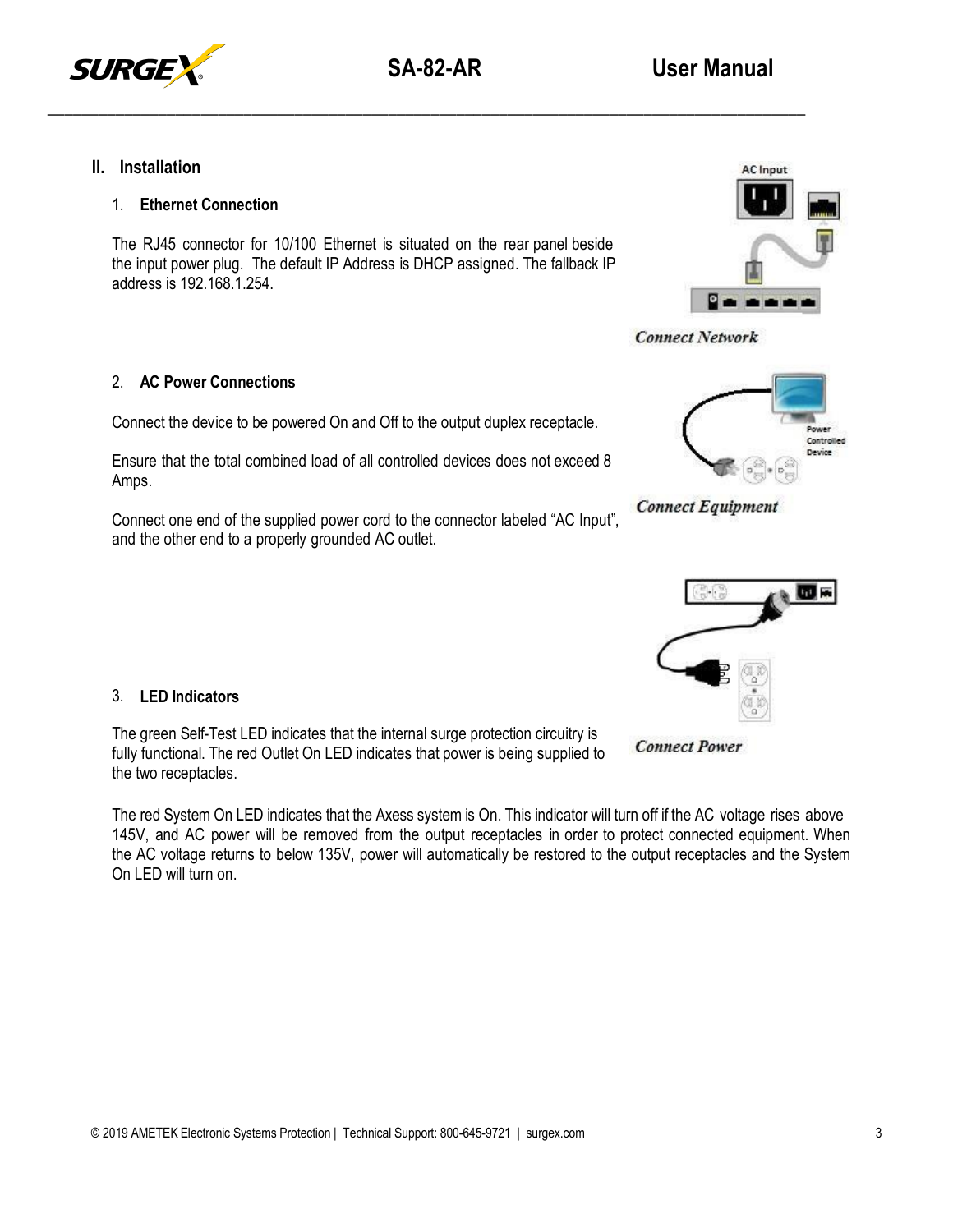

# **III. Initial Set-Up**

# 1. **Device Management Utility (DMU)**

The SurgeX Device Management Utility (DMU) provides the easiest means to find and configure your AR for use. The DMU can:

- 1. Automatically discover multiple ARs on a local network.
- 2. Display the current IP address of each AR.
- 3. Allow the setting of a new IP address for each AR.
- 4. Perform firmware upgrades.
- 5. Return an AR to Factory Defaults.

The SurgeX Device Management Utility is available on the SurgeX website at **[http://www.surgex.com](http://www.surgex.com/)**

*Note: The IP address can only be set within the first 2 minutes after powering up the AR. The utility will only work with ARs on the same local subnet as the PC.*

#### **Device**

Discover: Automatically discover all ARs on the local network. The DMU will display the location name of the AR, the product ID and version number, the current IP address, and the MAC address. Factory defaulted ARs will display with the name **Axess Ready** and have an IP address that was automatically assigned by the DHCP server on your network.

The IP address field also indicates the port for web access that is currently in use by the AR. The standard port for web browser accessibility is factory default Port 80.

Add: Manually add an AR by IP address.

Clear: Clear the list.

| SX-PD v1.01.41 | 10.1.2.116:80 | 00:00:AD:01:F2:8F |
|----------------|---------------|-------------------|
|                |               |                   |
|                |               |                   |
|                |               |                   |
|                |               |                   |
|                |               |                   |
|                |               |                   |
|                |               |                   |
|                |               |                   |
|                |               |                   |
|                |               |                   |

DMU automatically discovers devices on the local network

| Name<br>Axess Ready |                       | Product ID<br>SX-iPD v1.01.41                                                    | IP Address<br>10.1.2.116:80 |                 | Mac Address<br>00:00:AD:01:F2:8F |  |
|---------------------|-----------------------|----------------------------------------------------------------------------------|-----------------------------|-----------------|----------------------------------|--|
|                     | <b>New IP Address</b> |                                                                                  |                             | $\vert x \vert$ |                                  |  |
|                     |                       | Enter the new IP Address for SX-iPD Axess Ready<br>MAC Address 00:0D:AD:01:F2:8F |                             |                 |                                  |  |
|                     |                       |                                                                                  | <b>OK</b><br>Cancel         |                 |                                  |  |

|  |  | Enter new IP address for selected Axess Ready. |  |
|--|--|------------------------------------------------|--|
|  |  |                                                |  |

| Name |                    | Product ID | IP Address                                            | Mac Address     |
|------|--------------------|------------|-------------------------------------------------------|-----------------|
|      |                    |            |                                                       |                 |
|      |                    |            |                                                       |                 |
|      | <b>Information</b> |            | IP Address has been changed successfully to 10.1.2.85 | $\vert x \vert$ |
|      |                    | OK         |                                                       |                 |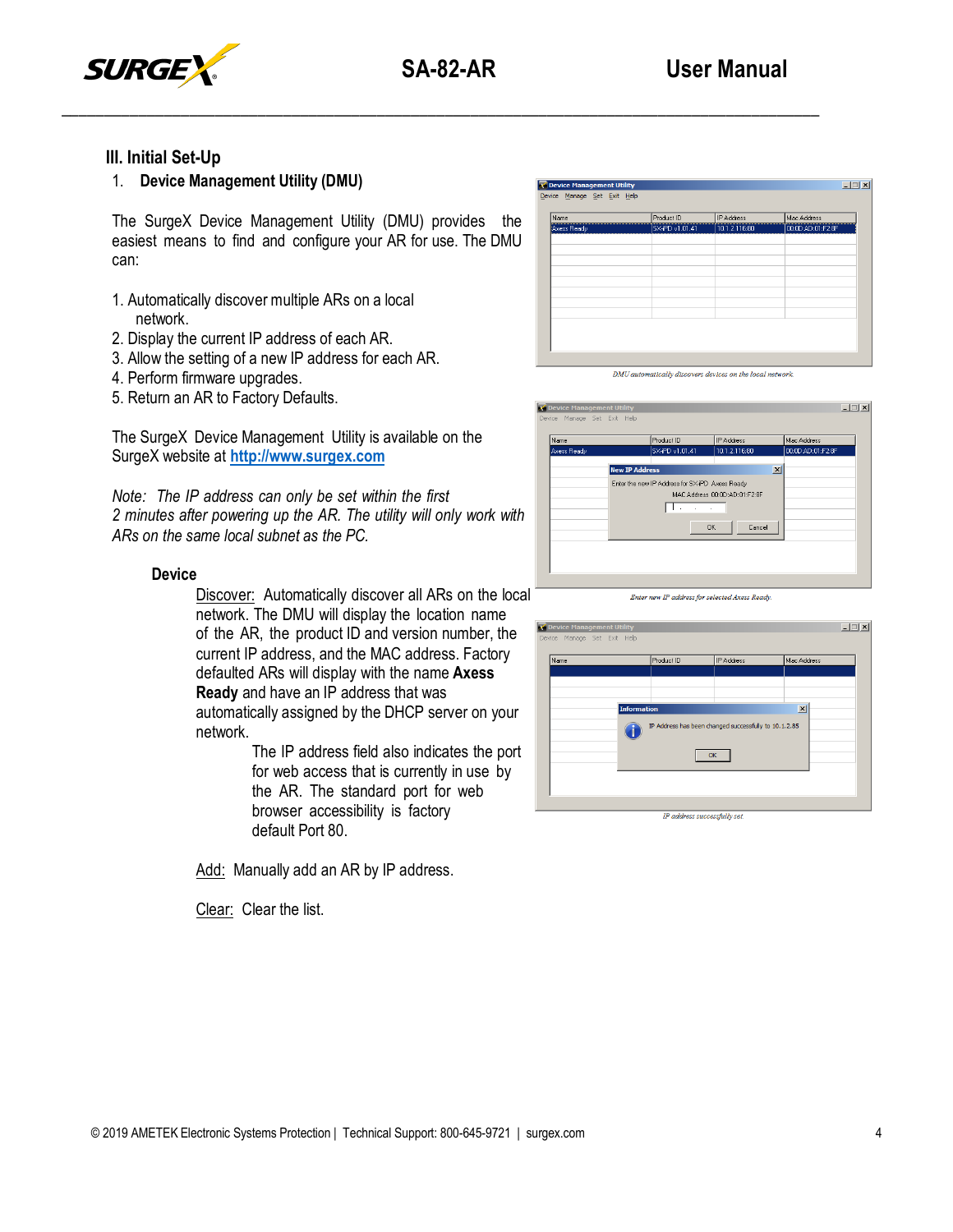

## **Manage**

Open Browser: Opens the web browser interface for the selected AR.

Upgrade Firmware: Starts the Firmware Upgrade dialogue. Firmware Upgrade requirements: Valid firmware file. Administrative login credentials. "Upgrade Enable" must be set to yes, set via web page or CLI.

## **Set**

IP Address: Changes the IP address of the selected AR.

Factory Defaults: Return the selected AR to a Factory Default state. This action must be performed within the first 2 minutes after powering up the unit.

Local Address: Select the IP address to Discover on. This may be necessary for computers with multiple network connections.

## **Exit**

Exits the DMU program.

## **Help**

Online Help: Opens a web browser to online help resources.

About: Displays DMU version information.

# 2. **Setting the IP Address**

ARs are configured with a DHCP assigned factory default IP address.

To set the AR's IP address using one of the following methods, the computer and AR must be on the same local network.

DMU: Follow the steps in the preceding subsection to set the IP address using the Device Management Utility (DMU).

CLI: These are the basic commands to set the network parameters. After setting these parameters, the AR will need to be rebooted for the settings to take effect. Any command that requires rebooting of the AR will provide a prompt to do so. All commands may be entered as required before rebooting. Manually specifying the IP address via CLI automatically sets the address as static.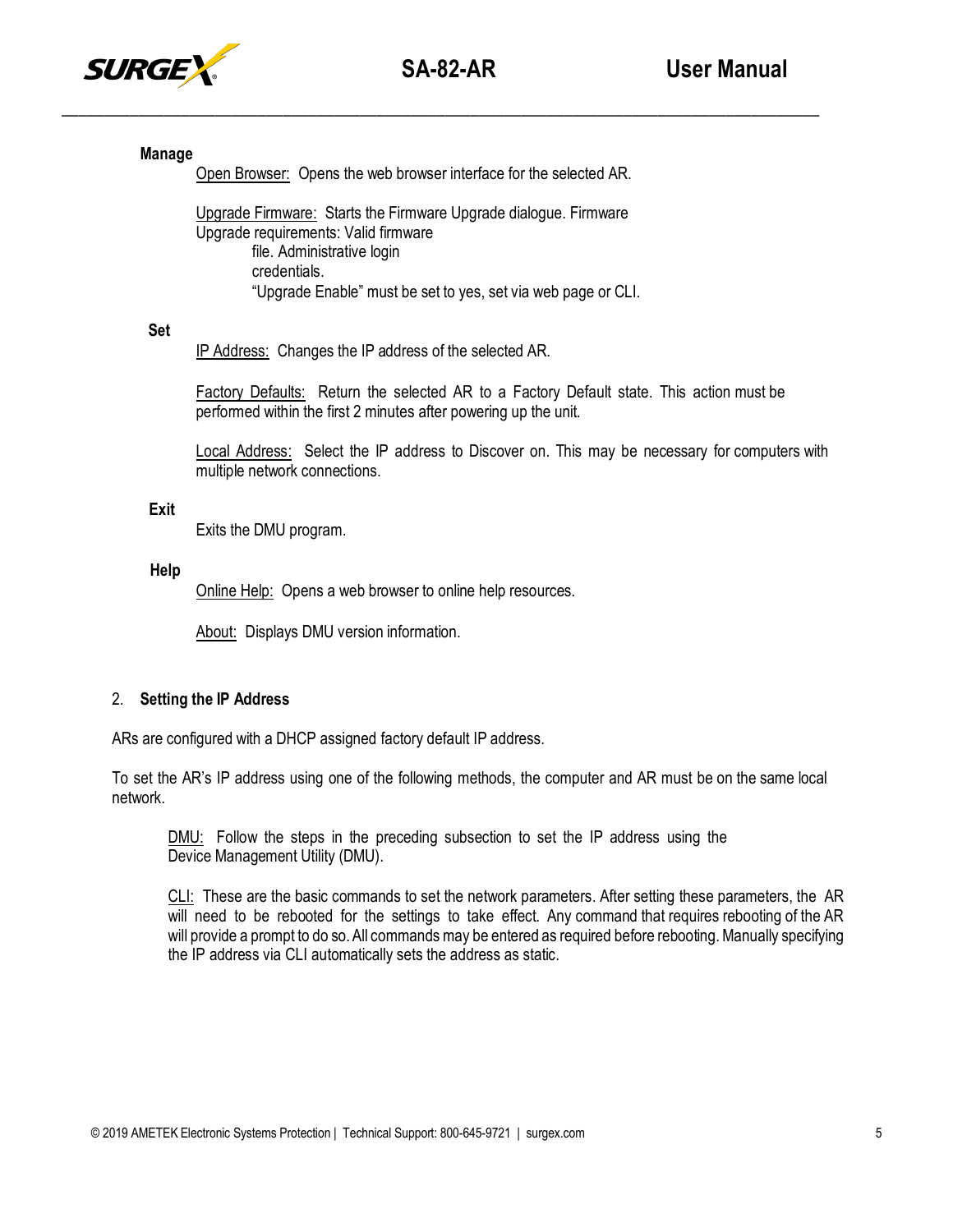

Example: Telnet to IP address of **192.168.1.254** on default Port **23**:

```
SurgeX Axess Ready v1.01.41
User> admin
Password> *****
Axess Ready> set ipaddress 10.1.2.69
Ok
Axess Ready Reboot Required> set subnet 255.255.255.0
Ok
Axess Ready Reboot Required> set gateway 10.1.2.1
Ok
Axess Ready Reboot Required> reboot
```
The CLI command **set ipmode dhcp** followed by a **reboot** command may be used to configure the AR to automatically acquire its network settings from a DHCP server. A DHCP server will automatically assign an IP address (dynamic address), as well as the Subnet Mask and Gateway.

To determine what IP address has been automatically assigned by the DHCP server, you will need to use the Discover feature of the DMU or query your DHCP server and locate the MAC address of the AR in the DHCP server's IP/MAC table.

Web: To set the IP address using a web browser, navigate to the current IP address of the AR. Enter the administrator credentials (Factory Default User: **admin**, Password: **admin**), click on "Setup", then click on "Network" and follow the directions in the Web Server/Network/Setup section of this manual.

# **IV. Outlet On LED Indicator**

The Outlet On LED functionality is as follows:

| <b>LED State</b> | <b>Description</b>                                                                                                               |
|------------------|----------------------------------------------------------------------------------------------------------------------------------|
| On (Solid)       | The outlets are On.                                                                                                              |
| On (Blinking)    | The Reset button has been pressed for 5 or more seconds. Releasing the button will<br>restore the AR to a factory default state. |
| Off              | The outlets are Off.                                                                                                             |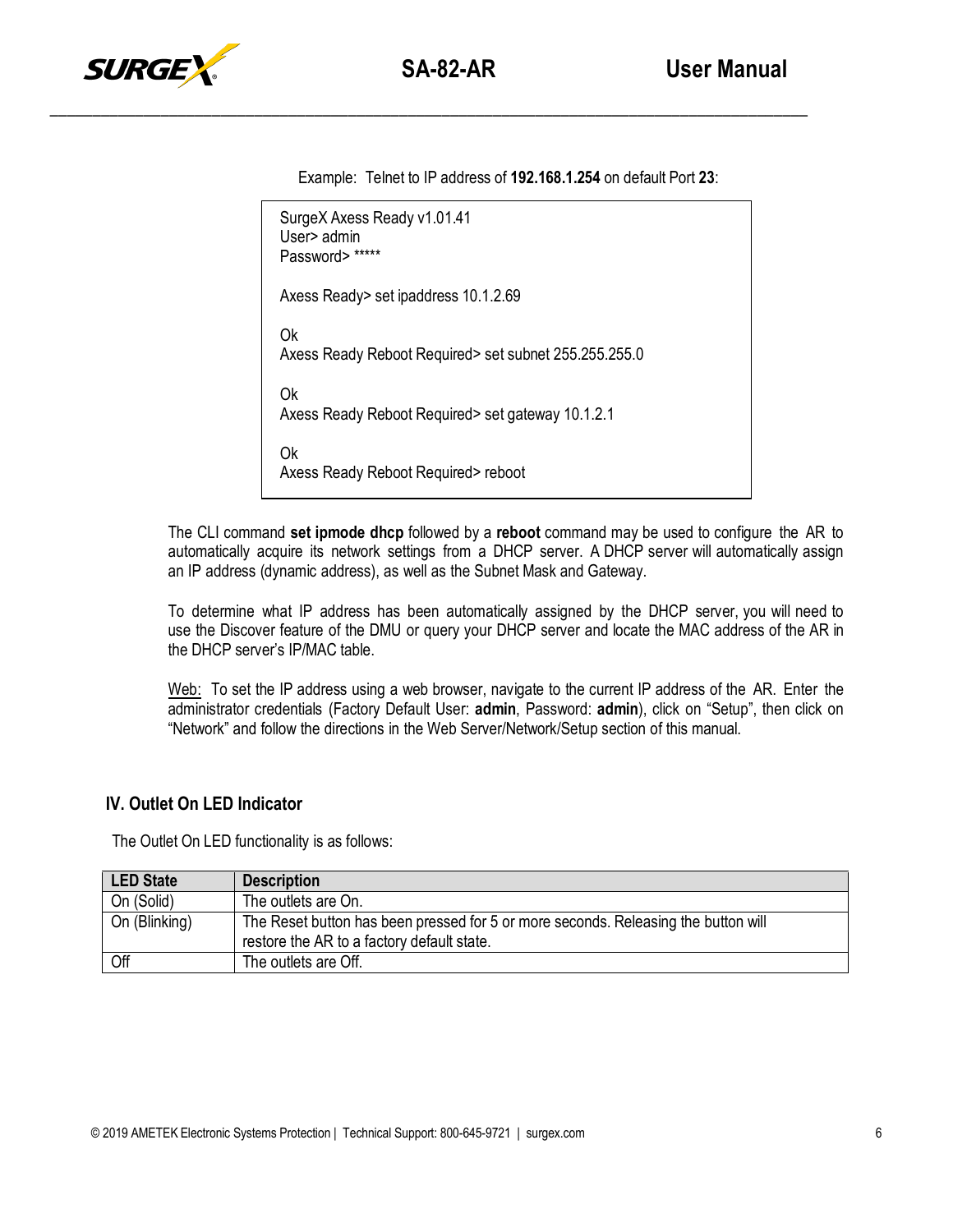



# **V. Web Server**

The Axess Ready web interface provides the easiest means of operating the outlet and changing configuration parameters.

\_\_\_\_\_\_\_\_\_\_\_\_\_\_\_\_\_\_\_\_\_\_\_\_\_\_\_\_\_\_\_\_\_\_\_\_\_\_\_\_\_\_\_\_\_\_\_\_\_\_\_\_\_\_\_\_\_\_\_\_\_\_\_\_\_\_\_\_\_\_\_\_\_\_\_\_\_\_\_\_\_\_\_\_\_\_\_\_\_

To access the web interface, open a web browser and enter the IP address of the AR into the address bar.

## 1. **Password**

The AR uses two username/password credential sets, one for normal power control (user) and one that also provides access to the Setup functions (admin). Default

#### credentials:

| Role          | Username (fixed) | Password (user set) |
|---------------|------------------|---------------------|
| Administrator | admin            | admin               |
| User          | user             | user                |

Enter a valid username and password when prompted. When the proper username/password combination is received, the Control and Status Page is displayed.

## 2. **Control and Status Page**

Once a user is validated, the Control and Status page is displayed. *Note: Only one user may be logged in to the AR at a time.*

Press "Power On" or "Power Off" to turn the AC output On or Off. In the event of a power outage, the AC output will return to its last known state prior to the outage.

Press "Cycle Power" to temporarily change the state of the

AC output for a specified cycle time (factory default is 10

seconds). The cycle operation performed will either be On-Off-On or Off-On-Off, depending on the initial state of the AC output. During the power cycle operation, the Power Status bar will

indicate the temporary status with a Blue background. Once the cycle is complete, the

status bar will revert to its original condition. To abort a power cycle, press either "Power On" or "Power Off" and the outlets will assume that status.

Use the Refresh button to update the page with the most current status. Use of the browser's refresh button may lead to inadvertent power switching. If an NTP time server is being used, the time of the last refresh will be displayed in the upper right corner, as well as History log below the Power Status



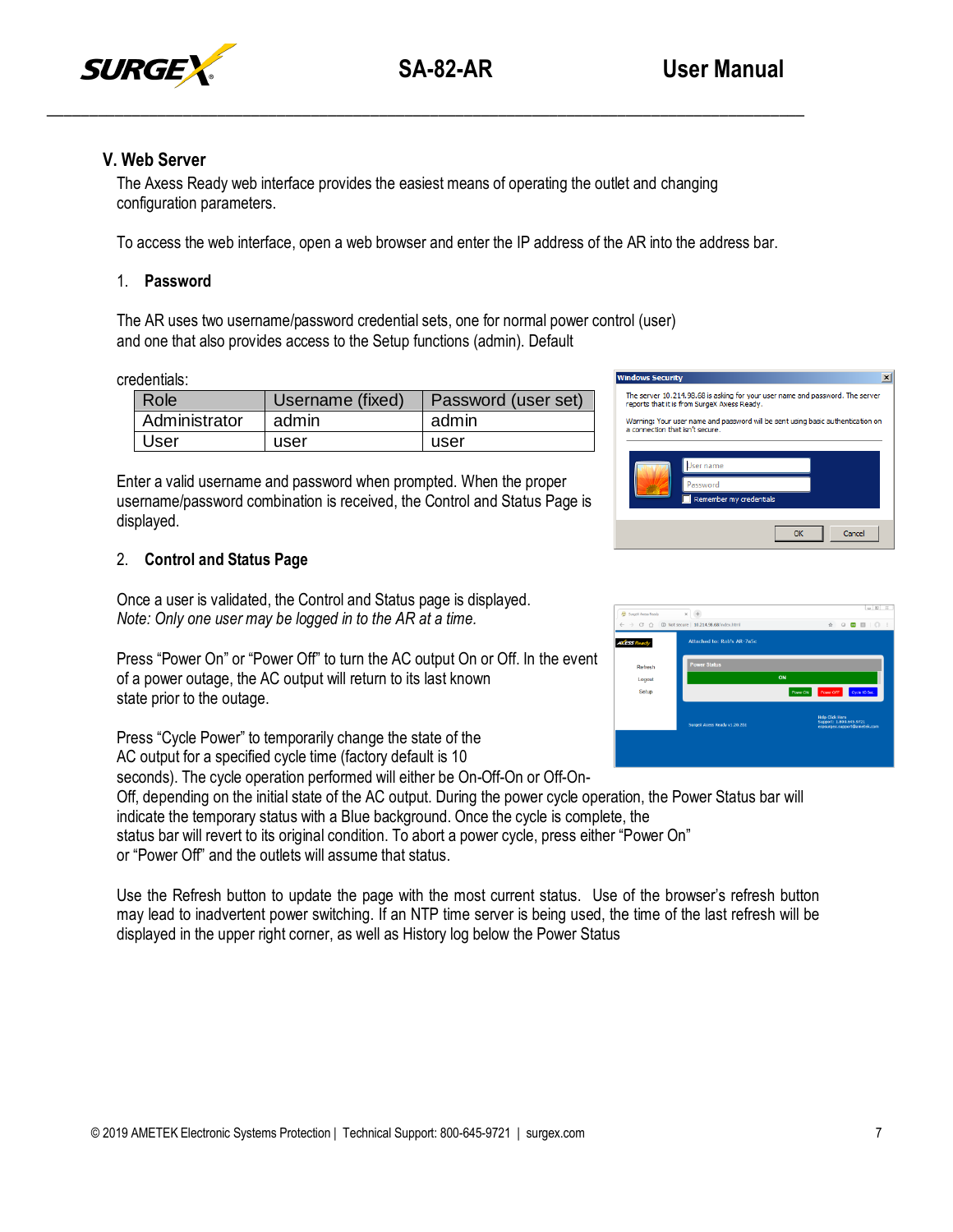

## 3. **Setup Pages**

Setup pages are only available while logged in with Administrator credentials. Press Save to save the new settings. If the new settings require the AR to be rebooted, a Reboot button will appear at the bottom of the page. Settings requiring reboot will not take effect until the unit is rebooted.

**Device** 

Location ID: Specifies a name label (up to 20 characters) that will be displayed at the top of all pages. Assigning unique names is helpful for management of multiple units.

Cycle Time: Specifies the length in seconds of a power cycle (1-999 seconds). This is the amount of time the outlet will temporarily be On or Off, depending on the initial outlet state.

Disable Off: When checked, removes the Power OFF button from the Status and Control page.

Initial State: Specifies the initial state the AC outlet(s) will assume when the unit is powered up or reset.

Upgrade Enable: Enables the ability to upgrade the firmware of the AR.

Auto Logout: Specifies the inactivity timer duration in minutes (0-99 minutes). If there is no activity after the specified amount of time, the user will be automatically logged out. Setting the timer duration to 0 disables the timeout feature.

Enable Security Timeout: When unchecked, disables the 2 minute window for setting IP address and factory defaults via DMU.

**Important: As the AR allows only one web user logged in at any time, use caution when disabling the timeout feature, as it is possible to lock out other users by forgetting to log out. Closing the web browser will not log the user out, and may lock out web access. In this situation it will be necessary to access the AR via telnet and reboot the unit.**

| 10.214.98.68/set_device.html<br>G                         | <b>CORS</b><br>G<br>☆<br>$\circ$                |                                                         |
|-----------------------------------------------------------|-------------------------------------------------|---------------------------------------------------------|
| <b>AXESS Ready</b>                                        | Attached to: Rob's AR-7a5c                      | As of: 02/19/2019 14:41:47                              |
| <b>Device Settings</b><br><b>Device</b>                   |                                                 | Save<br>Reset                                           |
| Location ID:<br><b>Network</b><br><b>Cycle Time</b>       | Rob's AR-7a5c<br>10<br><b>Seconds</b>           |                                                         |
| Disable Off:<br><b>Advanced Network</b><br>Initial State: | m<br>Last v                                     |                                                         |
| AutoPing<br>Upgrade Enable:                               |                                                 |                                                         |
| Auto Logout:<br>Schedule<br>Enable Security Timeout:      | 2<br><b>Minutes</b><br>$\overline{\mathscr{L}}$ |                                                         |
| Passwords                                                 |                                                 | <b>Help Click Here</b>                                  |
| Status / Control                                          | SurgeX Axess Ready v1.20.261                    | Support: 1.800.645.9721<br>espsurgex.support@ametek.com |
|                                                           |                                                 |                                                         |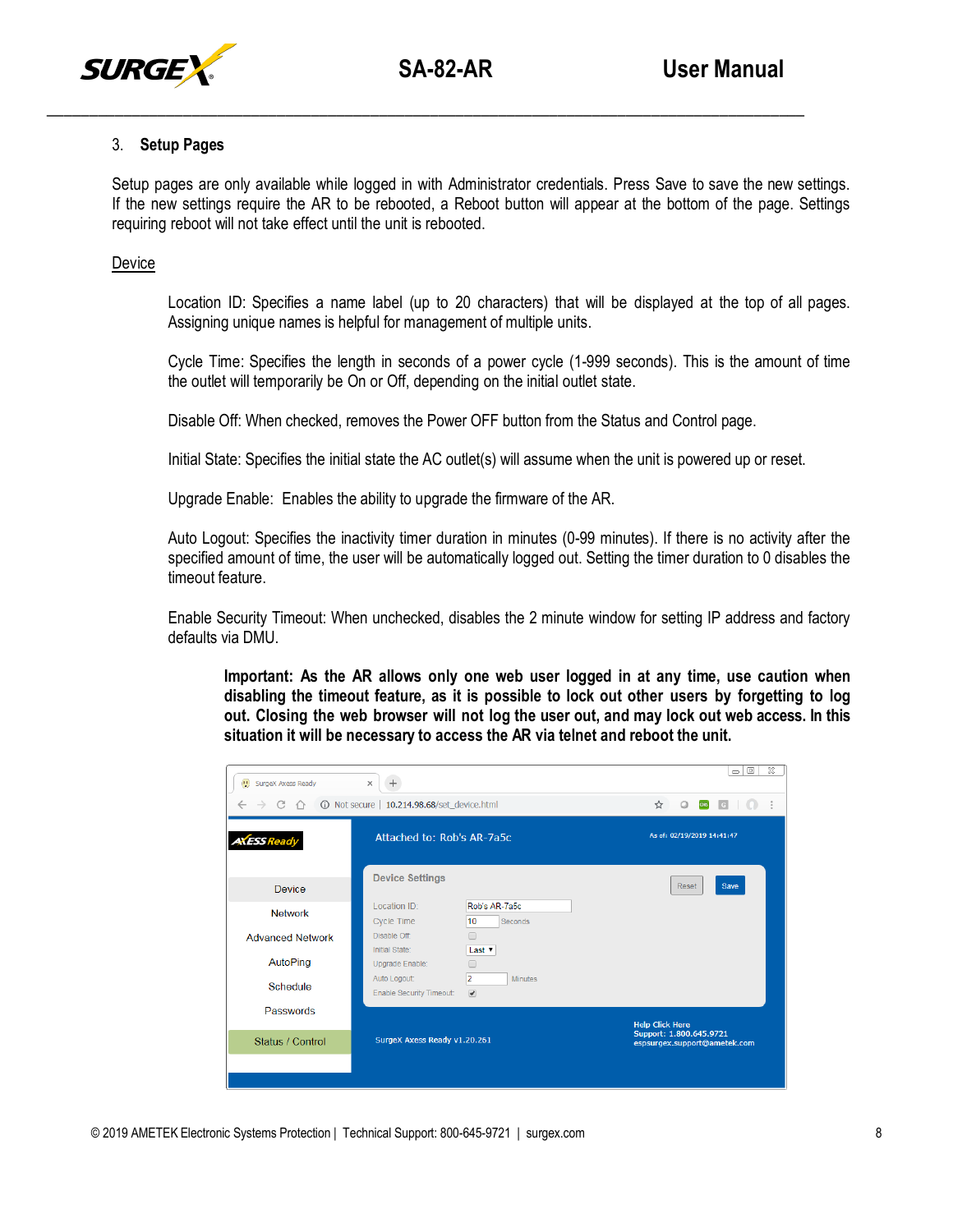

#### **Network**

IP Mode: Select Static to manually set the IP address using the fields below, or choose DHCP to allow the AR to automatically acquire its network settings from a DHCP server.

IP Address: Enter a static IP address in dotted decimal format. This field will be automatically set if using DHCP.

Subnet Mask: Enter the Subnet Mask in dotted decimal format. This field will be automatically set if using DHCP.

Gateway: Enter the Gateway in dotted decimal format. This field will be automatically set if using DHCP.

DNS: Enter the Domain Name Server address. This will be automatically set if using DHCP.

| SurgeX Axess Ready      | $\times$<br>$\ddot{}$           |                                                                                               | $\Sigma$<br>$\qquad \qquad \Box$<br>$\equiv$                                      |
|-------------------------|---------------------------------|-----------------------------------------------------------------------------------------------|-----------------------------------------------------------------------------------|
| C                       | 10.214.98.68/set_net.html       | $\begin{array}{ c c c c }\n\hline\n\text{cos}&\text{c}&\text{c}\n\end{array}$<br>☆<br>$\circ$ |                                                                                   |
| <b>AXESS Ready</b>      | Attached to: Rob's AR-7a5c      |                                                                                               | As of: 02/19/2019 14:44:30                                                        |
| <b>Device</b>           | <b>Network Settings - Basic</b> |                                                                                               | Save<br><b>Reset</b>                                                              |
| <b>Network</b>          | <b>MAC Address:</b><br>IP Mode: | 00-0d-ad-02-7a-5c<br>DHCP <b>v</b>                                                            |                                                                                   |
| <b>Advanced Network</b> | IP Address:<br>Subnet Mask:     | 10.214.98.68<br>255 255 240.0                                                                 |                                                                                   |
| AutoPing                | Gateway:                        | 10.214.96.1                                                                                   |                                                                                   |
| Schedule                | DNS:                            | 10.214.96.10                                                                                  |                                                                                   |
| Passwords               | SurgeX Axess Ready v1.20.261    |                                                                                               | <b>Help Click Here</b><br>Support: 1.800.645.9721<br>espsurgex.support@ametek.com |
| Status / Control        |                                 |                                                                                               |                                                                                   |
|                         |                                 |                                                                                               |                                                                                   |
|                         |                                 |                                                                                               |                                                                                   |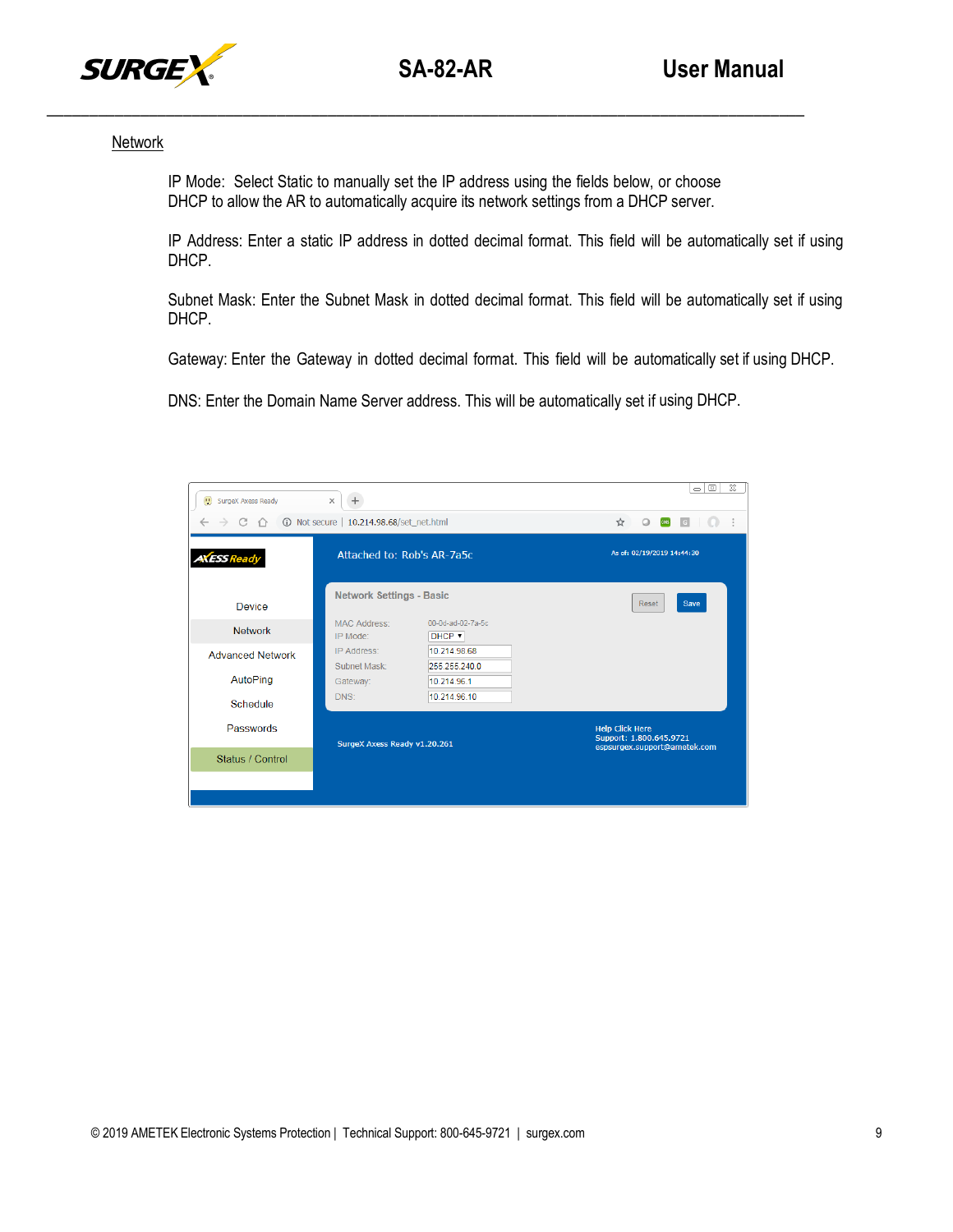

#### Advanced Network

HTTP Port: Specify the port the web server will be accessed on. If the port is changed from the default value of 80, the AR may be accessed by specifying the new port number in this format: [http://IPADDRESS:NEWPORT. E](http://IPADDRESS:NEWPORT/)xample: Navigate to [http://192.168.1.254:8000](http://192.168.1.254:8000/) for an IP address of 192.168.1.254 on port 8000.

Linkback URL: This setting allows control of the hotlink displayed on the Goodbye page. It allows use of the public IP address or DNS name instead of the internal IP address of the AR, which is the default setting. If this setting is left blank, the hotlink will be the IP address of the unit. Enter up to 128 characters.

Telnet Port: Specify the port to use for telnet access (default 23).

DxP Port: Specify the port to use for DxP protocol (default 9100).

Time Setup: Setup of the time server is required for Scheduling and Logging functions.

Enable: Enable or disable the use of the time server.

Time Server: Specify the time server. The default is time.nist.gov.

Time Zone: Specify the time zone (-12 to +12) relative to GMT.

DST Enable: Enable or disable the use of Daylight Savings Time.

DST Start/Stop: Specify the start and stop times for DST.

| <b>D</b> SurgeX Axess Ready                          | $\times$<br>$^{+}$                            |                                                                                   | $\Sigma$<br>$\qquad \qquad \Box$<br>$\equiv$ |
|------------------------------------------------------|-----------------------------------------------|-----------------------------------------------------------------------------------|----------------------------------------------|
| 10.214.98.68/set adv.html<br>C<br>∩<br>$\rightarrow$ |                                               |                                                                                   | ☆<br>coas<br>$\circ$<br>G                    |
| A <b>XESS</b> Ready                                  | Attached to: Rob's AR-7a5c                    |                                                                                   | As of: 02/19/2019 14:46:32                   |
| Device                                               | <b>Network Settings - Advanced</b>            |                                                                                   | Save<br>Reset                                |
| <b>Network</b>                                       | <b>HTTP Port:</b><br>Linkback URL:            | 80                                                                                |                                              |
| <b>Advanced Network</b>                              | <b>Telnet Port:</b>                           | 23                                                                                |                                              |
| AutoPing                                             | DxP Port:                                     | 9100                                                                              |                                              |
| Schedule                                             | <b>Network Settings - Time Server</b>         |                                                                                   |                                              |
| Passwords                                            | Fnable:<br>Time Server:<br><b>DST Enable:</b> | $\overline{\mathcal{C}}$<br>10 214 97 20<br>$\Box$                                | Time Zone: GMT -5                            |
| Status / Control                                     | <b>DST Start:</b>                             | On the $2nd$ $\blacktriangledown$<br>Sunday                                       | v of March<br>$\bullet$ at 02:00             |
|                                                      | <b>DST Stops:</b>                             | On the $1st$ $\blacktriangledown$<br>Sunday                                       | v of November v at 02:00                     |
| SurgeX Axess Ready v1.20.261                         |                                               | <b>Help Click Here</b><br>Support: 1.800.645.9721<br>espsurgex.support@ametek.com |                                              |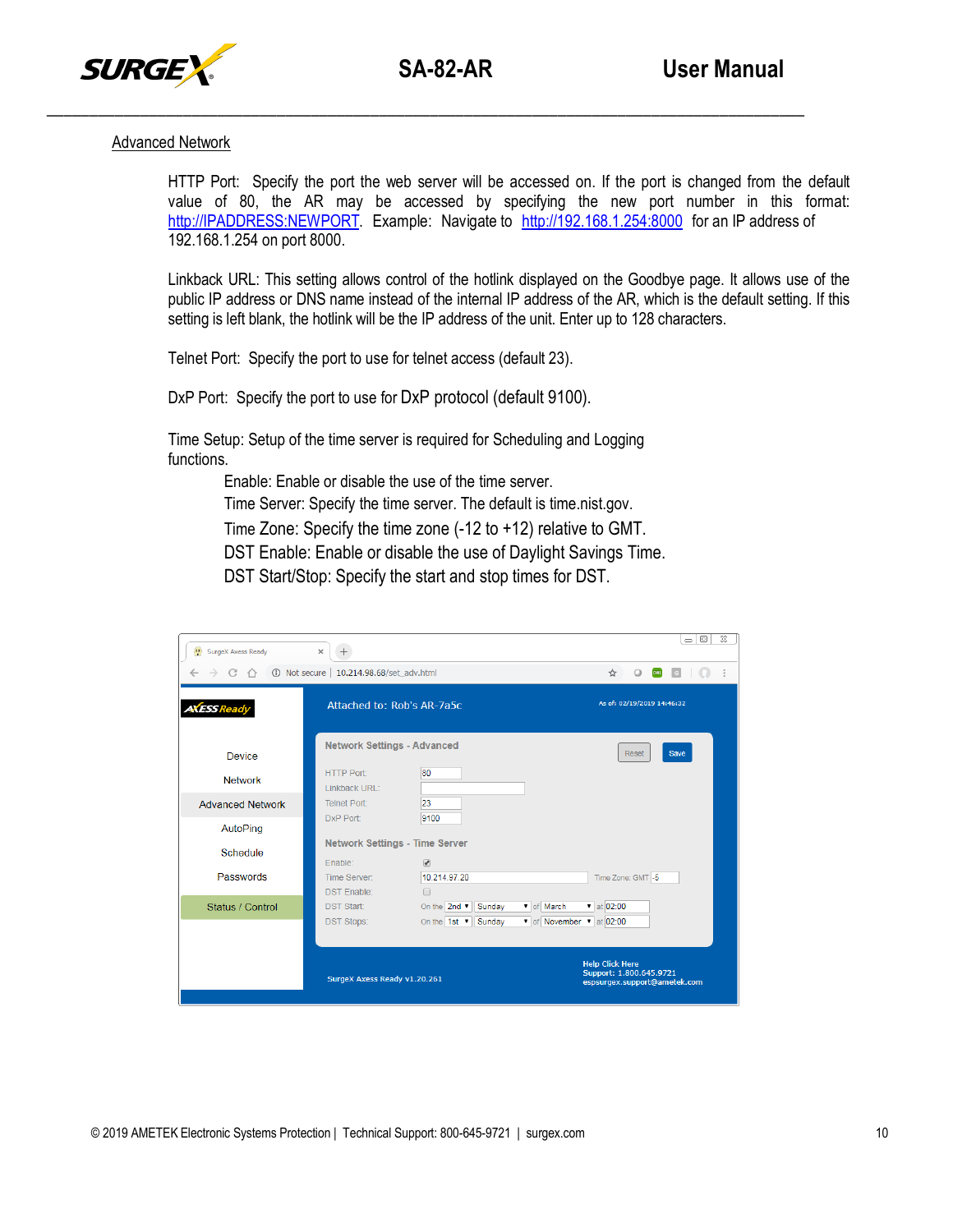

## AutoPing

The AutoPing feature allows the AR to automatically detect failed equipment and perform a timed reboot or other power control function (like turning on an indicator or siren). First specify one or two IP addresses to be periodically pinged. When the AR no longer receives a response from these addresses, the programmed power control function is actuated. AND or OR logic can be applied to the two addresses, so that both (AND) or either (OR) must fail in order to trigger the selected action.

Examples:

Server monitor: AR is installed with the device it monitors and automatically reboots if there is no response. Ideal for Kiosks and Servers.

Service monitor: AR is installed with the device to be rebooted, but pings a remote host to test the communication channel. Ideal for DSL/Cable Modem verification.

AR monitors a network device, and powers up an alarm or redundant system when there is no response. Ideal for Hot Standby Servers, Environmental Control, Alert for any network failure.

• IP Address 1 and 2: Enter the IP address(es) of the device(s) to be pinged.



AutoPing - Service Verification



• Frequency 1 and 2: Enter the desired ping frequency in seconds for the device(s) to be pinged (1-999 seconds).

- Fail Count 1 and 2: Enter the number of times the ping must consecutively fail (1-999) before the selected action is triggered.
- Mode: Select the logic to be used (AND, OR, or Single). With AND logic, both AutoPings must exceed their fail count to trigger the action. With OR logic, the action will be triggered if either AutoPing exceeds its fail count. With Single, only AutoPing 1 is used.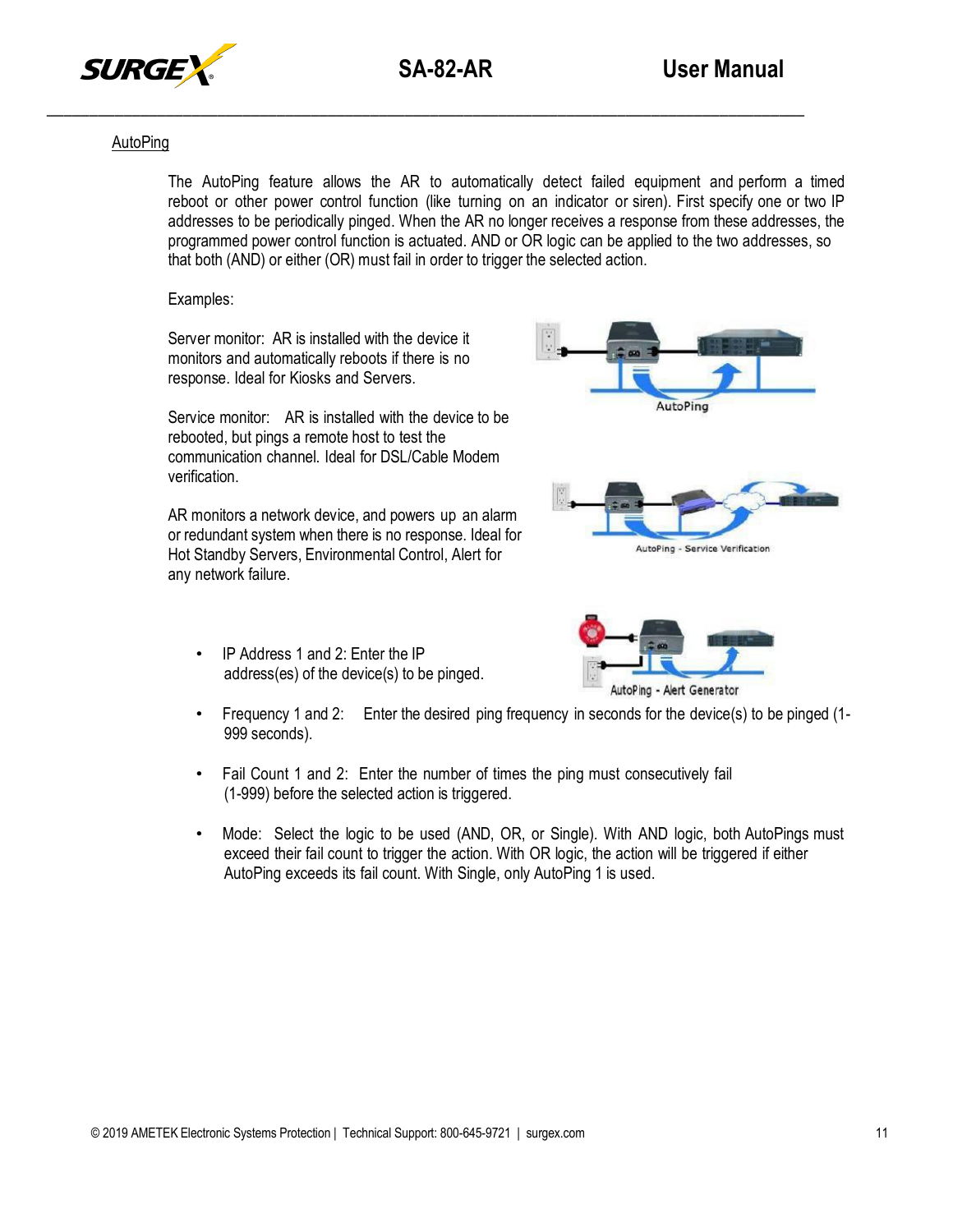

• Action: Select the action to be triggered.

| None               | AutoPing not used                                                                                                                                                                                                                                                                                                                                                         |
|--------------------|---------------------------------------------------------------------------------------------------------------------------------------------------------------------------------------------------------------------------------------------------------------------------------------------------------------------------------------------------------------------------|
| Power On - Latch   | Upon triggering, AR will power on and remain so until                                                                                                                                                                                                                                                                                                                     |
|                    | changed via web, telnet, or DxP.                                                                                                                                                                                                                                                                                                                                          |
| Power On - Follow  | Upon triggering, AR will power on. When the ping                                                                                                                                                                                                                                                                                                                          |
|                    | response returns, AR will power off.                                                                                                                                                                                                                                                                                                                                      |
| Power Off - Latch  | Upon triggering, AR will power off and remain so until                                                                                                                                                                                                                                                                                                                    |
|                    | changed via web, telnet, or DxP.                                                                                                                                                                                                                                                                                                                                          |
| Power Off - Follow | Upon triggering, AR will power off. When the ping                                                                                                                                                                                                                                                                                                                         |
|                    | response returns, AR will power on.                                                                                                                                                                                                                                                                                                                                       |
| Power Cycle        | Upon triggering, AR will cycle the power. AR will then<br>wait for (Ping Frequency x Fail Count) seconds; if the response does<br>not return, the power will be cycled again. This will repeatedly<br>continue until the ping response returns or AutoPing is turned off.<br>Ensure that the AutoPing frequency is longer than the time<br>required to reboot the device. |
| Power Cycle - Once | Upon triggering, AR will cycle power one time. It will not cycle again<br>automatically until the ping response returns and is lost again.                                                                                                                                                                                                                                |

• Restart: This setting delays the restart of the AutoPing tests after the Action is completed. This setting allows time for the boot sequence of the failed device to complete.

| (1) SurgeX Axess Ready  | $\times$                  |                                            |                               |                                                                                   | $\Sigma$<br>$\Box$<br>$\equiv$ |
|-------------------------|---------------------------|--------------------------------------------|-------------------------------|-----------------------------------------------------------------------------------|--------------------------------|
| C                       | 10.214.98.68/set_ap.html  |                                            |                               | ☆<br>coas                                                                         | G                              |
| <b>AXESS Ready</b>      |                           | Attached to: Rob's AR-7a5c                 |                               | As of: 02/19/2019 15:00:49                                                        |                                |
| <b>Device</b>           | <b>AutoPing Settings</b>  | AutoPing 1                                 | AutoPing 2                    | Reset                                                                             | Save                           |
| <b>Network</b>          | Address:                  |                                            |                               |                                                                                   |                                |
| <b>Advanced Network</b> | Frequency:<br>Fail Count: | 10<br>Seconds<br>3<br>Consecutive          | 10<br>3                       | Seconds<br>Consecutive                                                            |                                |
| AutoPing                | Mode                      | And<br>$\pmb{\mathrm{v}}$                  |                               |                                                                                   |                                |
| Schedule                | Action:<br>Restart:       | $\bullet$ Cycle 1<br>None<br>10<br>Seconds | Times $(0 =$ Until Ping Good) |                                                                                   |                                |
| Passwords               |                           |                                            |                               |                                                                                   |                                |
| Status / Control        |                           | SurgeX Axess Ready v1.20.261               |                               | <b>Help Click Here</b><br>Support: 1.800.645.9721<br>espsurgex.support@ametek.com |                                |
|                         |                           |                                            |                               |                                                                                   |                                |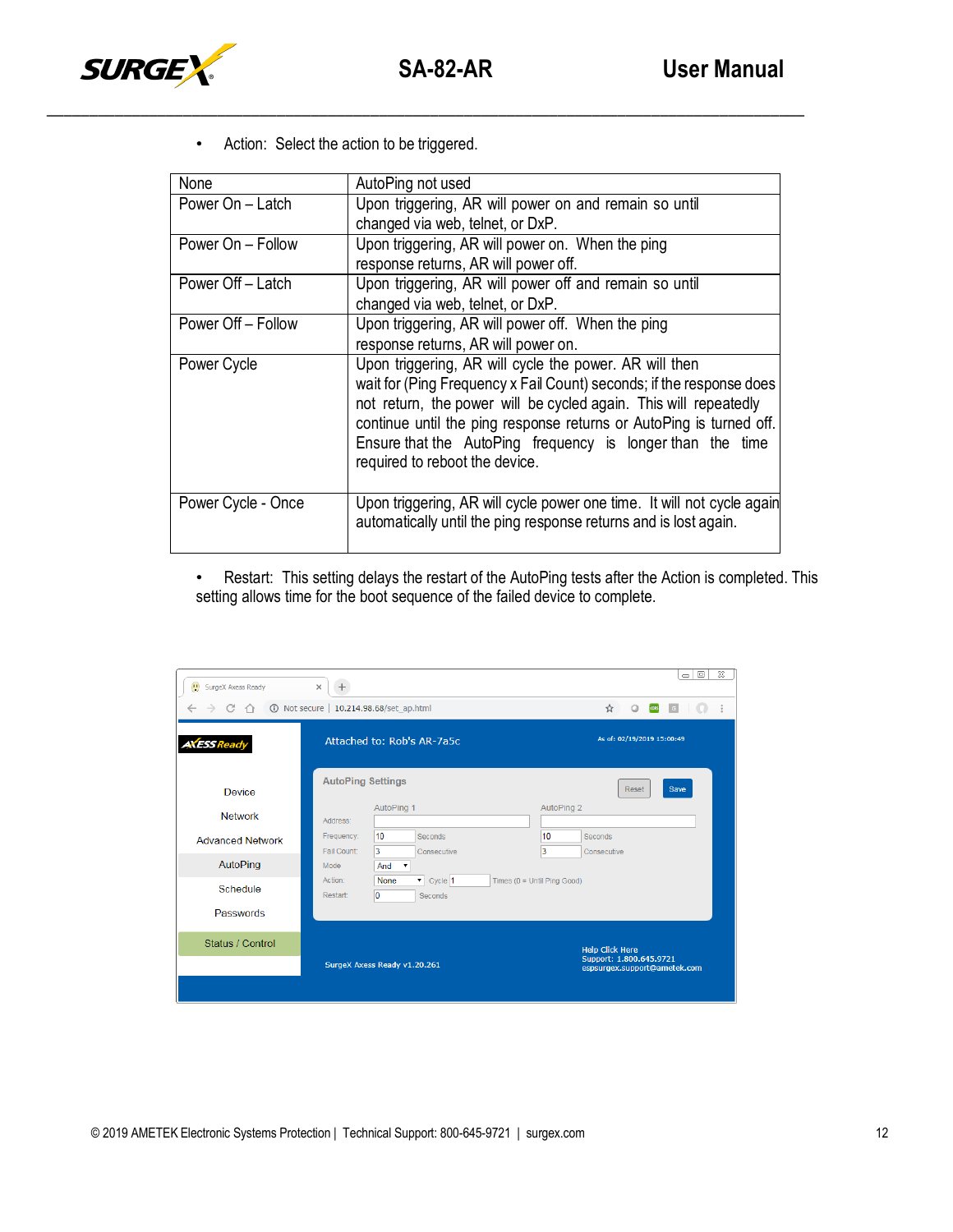

#### **Schedule**

The AR can schedule up to 8 recurring power events. For each event, you may define the starting date and time, the action to be taken, and the repetition interval (optional).

**Important:** A Network Time Server (NTS) must be specified and enabled in order to use the time scheduling feature. A list of public time servers is available at [http://www.ntp.org.](http://www.ntp.org/)

- Date: Set the initial date for the event in mm/dd/yyyy format.
- Time: Set the initial time for the event in hh:mm format. Hours are specified in 24 hour format; for example, 8:05 pm would be entered as 20:05.
- Repeat (Optional): Set the repetition interval. 0-999 Days, Hours, or Minutes.
- Action: Set the action to be scheduled. On, Off, or Cycle.
- Enable: Enables the event when checked. Uncheck to disable the event.

| $\times$<br>SurgeX Axess Ready | $^{+}$                       |               |             |        |    |                                    |                                                                                   |   |         |             | $\equiv$     | $\qquad \qquad \Box$ | $\Sigma$ |
|--------------------------------|------------------------------|---------------|-------------|--------|----|------------------------------------|-----------------------------------------------------------------------------------|---|---------|-------------|--------------|----------------------|----------|
| C<br>$\leftarrow$<br>→<br>イト   | 10.214.98.68/set_sched.html  |               |             |        |    |                                    |                                                                                   | ☆ | $\circ$ | <b>CORS</b> | G<br>$\circ$ |                      |          |
| <b>AXESS Ready</b>             | Attached to: Rob's AR-7a5c   |               |             |        |    |                                    | As of: 02/19/2019 15:02:40                                                        |   |         |             |              |                      |          |
| Device                         | <b>Schedule Settings</b>     |               |             |        |    |                                    | Reset                                                                             |   | Save    |             |              |                      |          |
| <b>Network</b>                 | Date                         | Time<br>hh:mm | Repeat<br>o |        | ۷. | Action<br>On<br>$\pmb{\mathrm{v}}$ | Enable<br>$\overline{\mathcal{C}}$                                                |   |         |             |              |                      |          |
| <b>Advanced Network</b>        | mm/dd/yyyy                   |               |             | Day(s) |    |                                    |                                                                                   |   | Clear   |             |              |                      |          |
| AutoPing                       | mm/dd/yyyy                   | hh:mm         | o           | Day(s) | ۳  | On<br>$\pmb{\mathrm{v}}$           | $\overline{\mathcal{C}}$                                                          |   | Clear   |             |              |                      |          |
| Schedule                       | mm/dd/yyyy                   | hh:mm         | o           | Day(s) | ۷  | On<br>$\pmb{\mathrm{v}}$           | $\overline{\mathcal{L}}$                                                          |   | Clear   |             |              |                      |          |
| Passwords                      | mm/dd/yyyy                   | hh:mm         | o           | Day(s) | ۷. | On<br>$\pmb{\mathrm{v}}$           | $\overline{\mathcal{C}}$                                                          |   | Clear   |             |              |                      |          |
| Status / Control               | mm/dd/yyyy                   | hh:mm         | O           | Day(s) | ۷  | On<br>$\pmb{\mathrm{v}}$           | $\overline{\mathcal{C}}$                                                          |   | Clear   |             |              |                      |          |
|                                | mm/dd/yyyy                   | hh:mm         | lo.         | Day(s) | ۳  | On<br>$\pmb{\mathrm{v}}$           | $\overline{\mathcal{C}}$                                                          |   | Clear   |             |              |                      |          |
|                                | mm/dd/yyyy                   | hh:mm         | o           | Day(s) | ۷. | On<br>$\pmb{\mathrm{v}}$           | $\overline{\mathcal{L}}$                                                          |   | Clear   |             |              |                      |          |
|                                | mm/dd/yyyy                   | hh:mm         | o           | Day(s) | ۷  | On<br>$\mathbf v$                  | $\overline{\mathcal{C}}$                                                          |   | Clear   |             |              |                      |          |
|                                | SurgeX Axess Ready v1.20.261 |               |             |        |    |                                    | <b>Help Click Here</b><br>Support: 1.800.645.9721<br>espsurgex.support@ametek.com |   |         |             |              |                      |          |

• Clear: Deletes a schedule.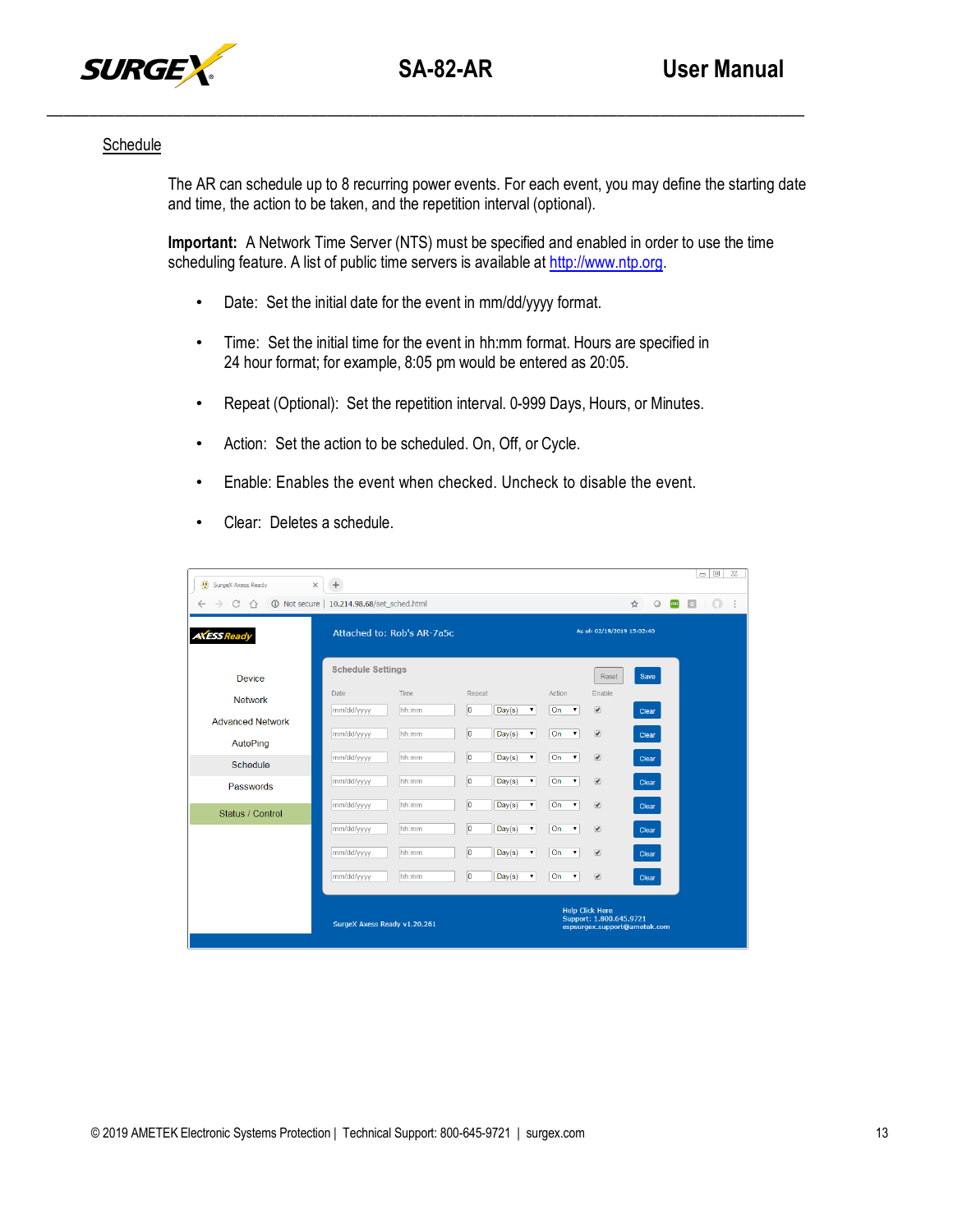

#### Passwords

Two passwords are used by the AR. The User password allows control of the AC output state, but provides no access to Setup functions. The Administrator password allows full control and setup of the AR.

Passwords may be up to 20 characters long and are case sensitive.

The AR supports three modes of user and password operation.

- Login Required: Login with password is required for web and telnet access.
- Auto Login: No login challenge will be required for any mode of operation, until a Setup function is requested.
- User Disabled: There is no User account. The Admin username and password will be required for operation and setup functions across all modes of operation. This is the factory default mode.
- Old Password: Enter the password currently in use.
- New Password: Enter the new password to be used.
- Confirm Password: Enter the new password to be used again.

Default credentials:

| I Role        | Username (fixed) | Password (user set) |
|---------------|------------------|---------------------|
| Administrator | admin            | admin               |
| User          | user             | user                |

| 靊<br>SurgeX Axess Ready | $\times$<br>$+$                                  | ▣<br>$^{22}$<br>$\Rightarrow$                     |
|-------------------------|--------------------------------------------------|---------------------------------------------------|
| G<br>介                  | 10.214.98.68/set_pass.html                       | coas<br>☆<br>$\circ$<br>$\sqrt{a}$                |
| <b>AXESS Ready</b>      | Attached to: Rob's AR-7a5c                       | As of: 02/19/2019 15:17:27                        |
| Device                  | <b>User Settings</b>                             | Save<br>Reset                                     |
| <b>Network</b>          | User Disabled v<br><b>User Rights Management</b> |                                                   |
| <b>Advanced Network</b> | User<br>Old Password                             | <b>Admin</b>                                      |
| AutoPing                | New Password<br>Confirm Password                 |                                                   |
| Schedule                |                                                  |                                                   |
| Passwords               | SurgeX Axess Ready v1.20.261                     | <b>Help Click Here</b><br>Support: 1.800.645.9721 |
| Status / Control        |                                                  | espsurgex.support@ametek.com                      |
|                         |                                                  |                                                   |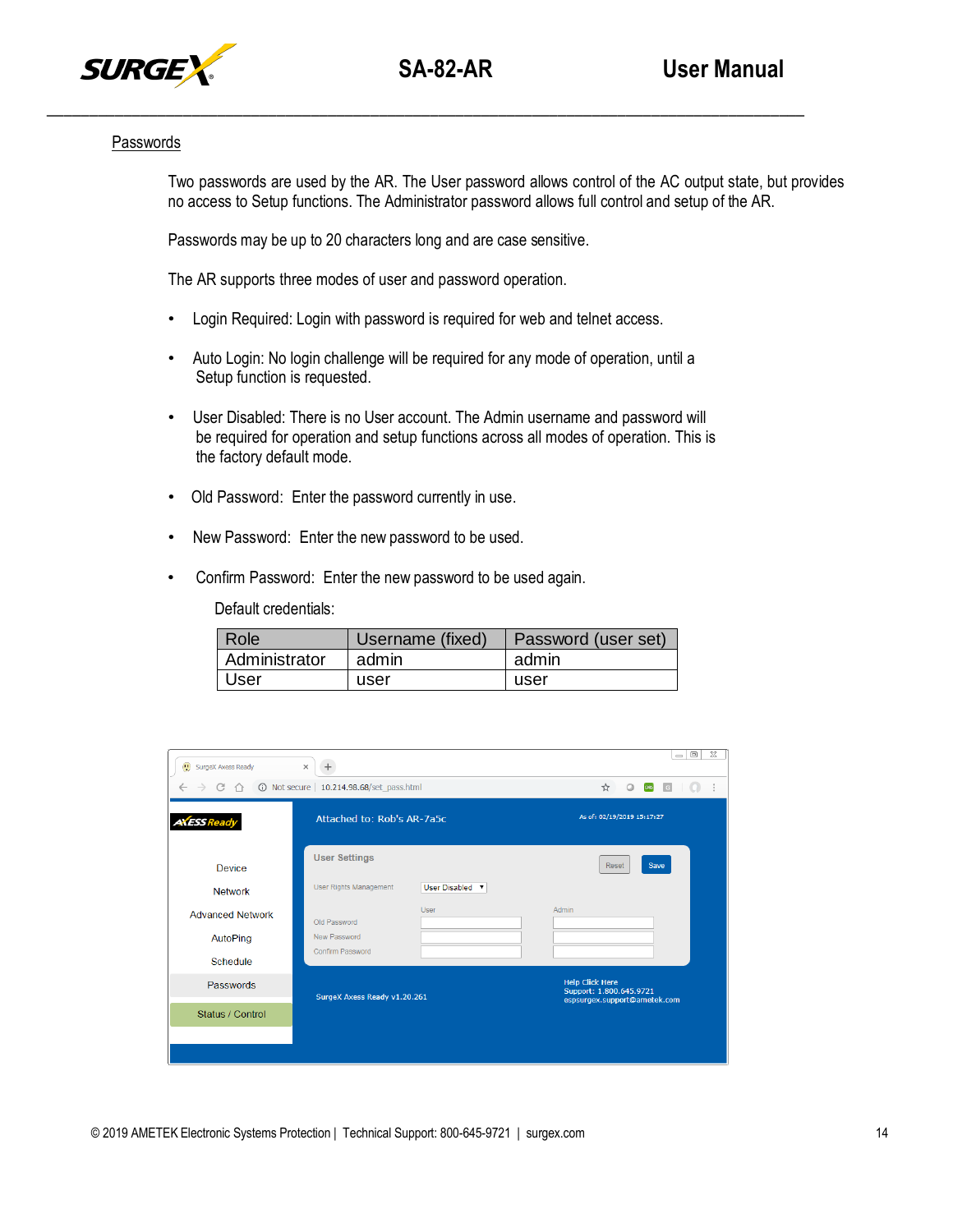

# **VI. Command Line Interface (CLI) Protocol**

The Command Line Interface provides complete setup of all functions of the AR. The CLI may be accessed through the Telnet protocol, and requires a Telnet client program. Some commands of the CLI require administrative rights; these are indicated in the following tables. Notes:

\_\_\_\_\_\_\_\_\_\_\_\_\_\_\_\_\_\_\_\_\_\_\_\_\_\_\_\_\_\_\_\_\_\_\_\_\_\_\_\_\_\_\_\_\_\_\_\_\_\_\_\_\_\_\_\_\_\_\_\_\_\_\_\_\_\_\_\_\_\_\_\_\_\_\_\_\_\_\_\_\_\_\_\_\_\_\_\_\_\_\_\_\_\_\_\_\_\_\_\_\_\_\_\_\_\_\_\_\_\_\_\_\_\_\_\_\_\_\_\_

- Telnet negotiations require sending these bytes when first connecting: (0x) FF FD 01 FF FD 03 FF FB 1F FF FB 18 FF FB 20
- Every command must be followed by a Carriage Return and Line Feed: (0x) 0D 0A

#### 1. **Prompts**

| .                            |                                                                           |
|------------------------------|---------------------------------------------------------------------------|
| Prompt                       | <b>Description</b>                                                        |
| User>                        | Prompts the user to enter the user name (either user or admin).           |
| Password>                    | Prompts the user to enter the password.                                   |
| Axess Ready>                 | Prompt displayed while logged in.                                         |
| Axess Ready Reboot Required> | Prompt displayed after changes have been made that require a reboot. This |
|                              | prompt will remain active until the AR has been rebooted.                 |

## 2. **Control Commands**

| Command                                                   | . .<br><b>Description</b>                                    | Admin | <b>Fact Def</b> |
|-----------------------------------------------------------|--------------------------------------------------------------|-------|-----------------|
| outlet<br>aet                                             | of the ن<br>outlet.<br>Returns<br>s the current :<br>∶status | N0    |                 |
| <br>ott<br>∶on<br>$\sim$<br>outlet<br>set<br><b>UVUIT</b> | e outlet to the selected state.<br>Sets<br>the               | .No   |                 |

## 3. **Device Commands**

| Command                           | <b>Description</b>                                    | <b>Admin</b> | <b>Fact Def</b> |
|-----------------------------------|-------------------------------------------------------|--------------|-----------------|
| get location                      | Returns the location ID.                              | Yes          | Axess           |
|                                   |                                                       |              | Ready           |
| set location < 20 character max > | Sets the location ID.                                 | Yes          |                 |
| get cycle                         | Returns the cycle time currently in use in seconds.   | Yes          | 10              |
| set cycle < 1-999 >               | Sets the cycle time in seconds.                       | Yes          |                 |
| get upgrade enable                | Returns the upgrade enable status.                    | No           | <b>Disabled</b> |
| set upgrade enable < yes   no >   | Enables or disables the ability to upload new         | Yes          |                 |
|                                   | firmware.                                             |              |                 |
| Login                             | Prompts for admin credentials when logged in as user. | <b>No</b>    |                 |
|                                   |                                                       |              |                 |
| Logout                            | Terminates the telnet session.                        | No           |                 |
| Reboot                            | Reboots the AR.                                       | Yes          |                 |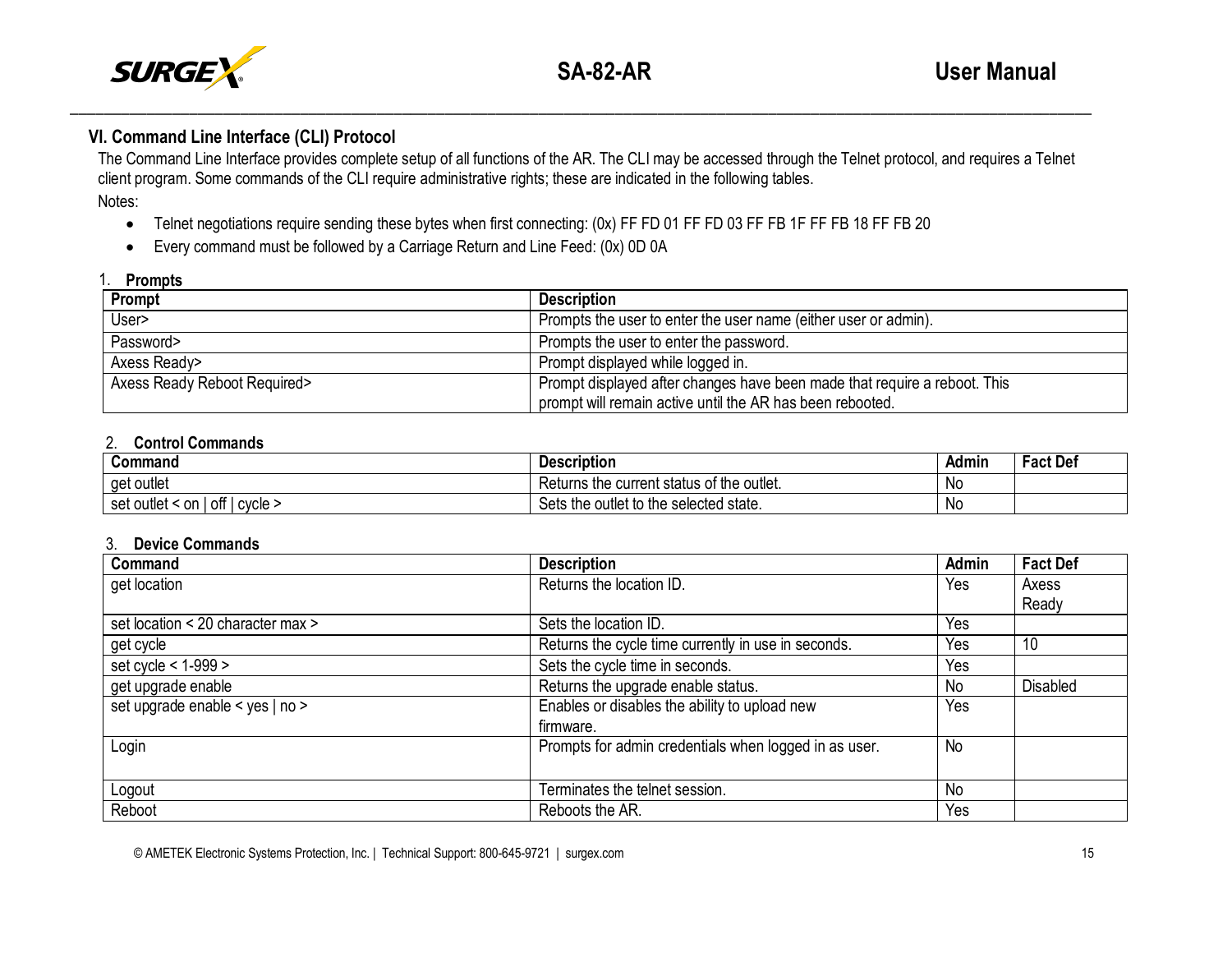

\_\_\_\_\_\_\_\_\_\_\_\_\_\_\_\_\_\_\_\_\_\_\_\_\_\_\_\_\_\_\_\_\_\_\_\_\_\_\_\_\_\_\_\_\_\_\_\_\_\_\_\_\_\_\_\_\_\_\_\_\_\_\_\_\_\_\_\_\_\_\_\_\_\_\_\_\_\_\_\_\_\_\_\_\_\_\_\_\_\_\_\_\_\_\_\_\_\_\_\_\_\_\_\_\_\_\_\_\_\_\_\_\_\_\_\_\_\_\_\_\_

# 4. **Network Commands**

| Command                          | <b>Description</b>                                                                                                                                                                                                                            | <b>Admin</b> | <b>Fact Def</b> |
|----------------------------------|-----------------------------------------------------------------------------------------------------------------------------------------------------------------------------------------------------------------------------------------------|--------------|-----------------|
| get network                      | Returns all network settings currently in use. Example: Mode:<br><b>DHCP</b><br>10.1.2.69<br>IP Address:<br>Subnet:<br>255.255.255.0<br>10.1.2.1<br>Gateway:<br>HTTP Port:<br>80<br>Telnet Port:<br>23<br>DxP Port:<br>9100<br>20<br>Timeout: | Yes          |                 |
| set ipmode < static   dhcp >     | Sets the IP address mode. Static mode locks the IP address as<br>set; DHCP mode allows a DHCP server to assign the address.                                                                                                                   | Yes          | <b>DHCP</b>     |
| set ipaddress < dotted decimal > | Sets the IP address.                                                                                                                                                                                                                          |              | <b>DHCP</b>     |
| set subnet < dotted decimal >    | Sets the Subnet Mask.                                                                                                                                                                                                                         |              | <b>DHCP</b>     |
| set gateway < dotted decimal >   | Sets the Gateway address.                                                                                                                                                                                                                     | Yes          | <b>DHCP</b>     |
| set http port < $0 - 65535$ >    | Sets the port that the internal Web server listens for incoming<br>connections on. When set to 0 the web server is disabled. May not be<br>disabled when Telnet and DxP are both disabled.                                                    |              | 80              |
| set telnet port < $0-65535$ >    | Sets the port that the internal Telnet server listens for incoming<br>connections on. When set to 0 the Telnet server is disabled. May not<br>be disabled when Web and DxP are both disabled.                                                 |              | 23              |
| set dxp port < $0 - 65535$ >     | Sets the port that the internal DxP service listens for incoming<br>connections on. When set to 0 the DxP service is disabled. May not<br>be disabled when Web and Telnet are both disabled.                                                  |              | 9100            |
| Set linkback <url></url>         | This command sets the linkback URL displayed on the logout page.                                                                                                                                                                              | Yes          |                 |
| set timeout < $0-999$ >          | Sets the automatic network timeout in minutes.                                                                                                                                                                                                |              | $\overline{2}$  |

© AMETEK Electronic Systems Protection, Inc. | Technical Support: 800-645-9721 | surgex.com 16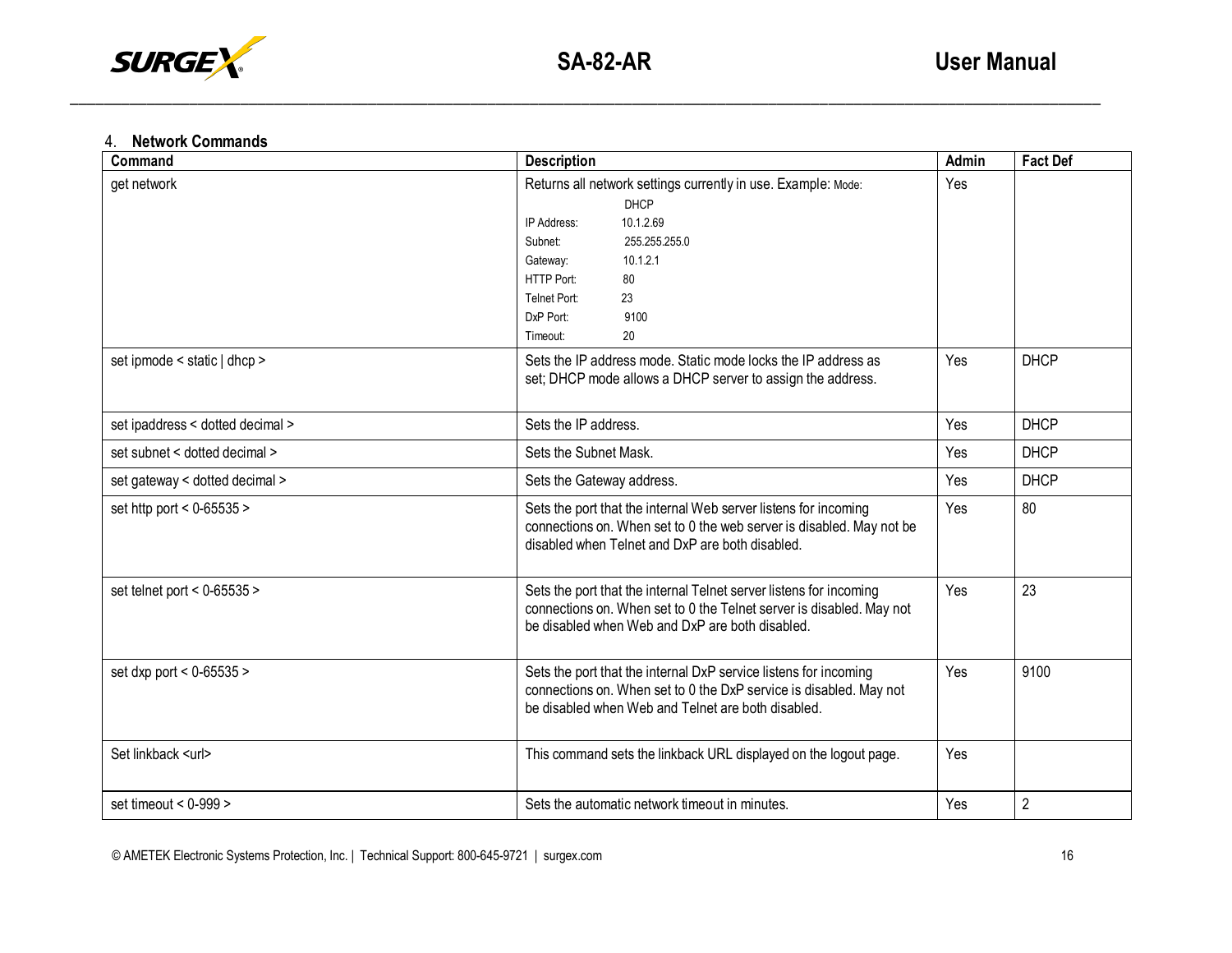

\_\_\_\_\_\_\_\_\_\_\_\_\_\_\_\_\_\_\_\_\_\_\_\_\_\_\_\_\_\_\_\_\_\_\_\_\_\_\_\_\_\_\_\_\_\_\_\_\_\_\_\_\_\_\_\_\_\_\_\_\_\_\_\_\_\_\_\_\_\_\_\_\_\_\_\_\_\_\_\_\_\_\_\_\_\_\_\_\_\_\_\_\_\_\_\_\_\_\_\_\_\_\_\_\_\_\_\_\_\_\_\_\_\_\_\_\_\_\_\_\_

# 5. **AutoPing Commands**

| Command                                                                                              | <b>Description</b>                                                                                                                 | Admin | <b>Fact Def</b> |
|------------------------------------------------------------------------------------------------------|------------------------------------------------------------------------------------------------------------------------------------|-------|-----------------|
| get autoping                                                                                         | Returns all AutoPing settings currently in use. Example: AutoPing 1<br>AutoPing 2<br>IP Address:<br>10.1.2.36<br>0.0.0.0           | Yes   |                 |
|                                                                                                      | 10 <sup>10</sup><br>Frequency:<br>60                                                                                               |       |                 |
|                                                                                                      | Fail Count:<br>3<br>3                                                                                                              |       |                 |
|                                                                                                      | OK<br>Status:<br>OK                                                                                                                |       |                 |
|                                                                                                      | Trigger Count: 0<br>$\mathbf{0}$                                                                                                   |       |                 |
|                                                                                                      |                                                                                                                                    |       |                 |
|                                                                                                      | Single Action:<br>Mode:<br>On-Latch                                                                                                |       |                 |
| set autoping < 1   2 > address < dotted decimal >                                                    | Sets the IP address to be pinged for AutoPing 1 or 2.                                                                              | Yes   | 0.0.0.0         |
| set autoping < $1 \mid 2$ > frequency < $1-999$ >                                                    | Sets the frequency (how often the ping is sent) for<br>AutoPing 1 or 2 in seconds.                                                 |       | 10              |
| set autoping < $1 \mid 2$ > failcount < $1-999$ >                                                    | Sets the number of consecutive failures the AutoPings must detect<br>before the AutoPing considers the pinged device to be failed. |       | 3               |
| set autoping mode < single   and   or >                                                              | Sets single AutoPing (AutoPing 1) or two AutoPing relationship<br>AND or OR.                                                       | Yes   | <b>AND</b>      |
| set autoping action < none   on-latch   on-follow   off-latch  <br>off-follow   cycle   cycle-once > | Sets the action to be performed when the AutoPing is triggered.                                                                    |       | None            |
|                                                                                                      |                                                                                                                                    |       |                 |
| set autoping cycle <0-999>                                                                           | Sets the maximum number of power cycles when the AutoPing<br>triggers. $0 =$ Unlimited                                             |       |                 |
| set autoping restart <1-999>                                                                         | Yes<br>Sets the delay in seconds to restart AutoPing tests after Action.                                                           |       | 0               |

# 6. **User Commands**

| Command                                                  | <b>Description</b>                                                                                                   | Admin | <b>Fact Def</b> |
|----------------------------------------------------------|----------------------------------------------------------------------------------------------------------------------|-------|-----------------|
| set password < user   admin > < old > < new > < repeat > | Sets the password of the User or Administrator.                                                                      | Yes   | user   admin    |
| set user account <yes no=""  =""></yes>                  | Sets whether or not a user account is used.                                                                          | Yes   | No              |
| set login required <yes no=""  =""></yes>                | Sets whether or not a login is required for user level operation. A login<br>is always required for admin functions. | l Yes | Yes             |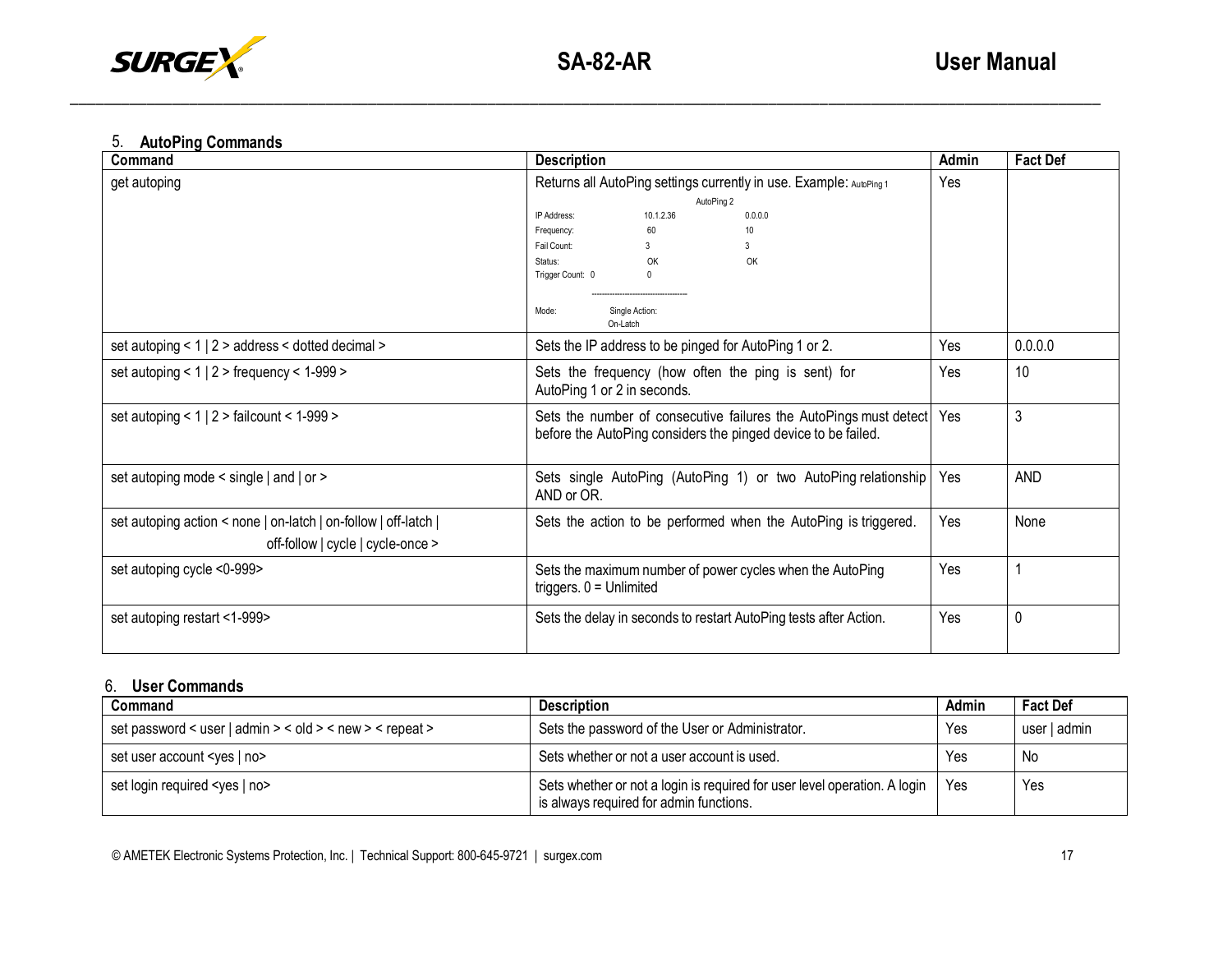

\_\_\_\_\_\_\_\_\_\_\_\_\_\_\_\_\_\_\_\_\_\_\_\_\_\_\_\_\_\_\_\_\_\_\_\_\_\_\_\_\_\_\_\_\_\_\_\_\_\_\_\_\_\_\_\_\_\_\_\_\_\_\_\_\_\_\_\_\_\_\_\_\_\_\_\_\_\_\_\_\_\_\_\_\_\_\_\_\_\_\_\_\_\_\_\_\_\_\_\_\_\_\_\_\_\_\_\_\_\_\_\_\_\_\_\_\_\_\_\_\_

# 7. **Event Commands**

| Command                                                 | <b>Description</b>                                                                                                                                                                                                                                                                                                                  | Admin     | <b>Fact Def</b> |
|---------------------------------------------------------|-------------------------------------------------------------------------------------------------------------------------------------------------------------------------------------------------------------------------------------------------------------------------------------------------------------------------------------|-----------|-----------------|
| get events                                              | Returns all scheduled events currently in use. Example:<br>Date<br>Time Repeats<br>Action<br>1. 12/22/2011 14:00 every 2 Hour(s) Cycle<br>2.<br>every 0 Day(s) On<br>every 0 Day(s) On<br>3.<br>every 0 Day(s) On<br>4.<br>every 0 Day(s) On<br>5.<br>6.<br>every 0 Day(s) On<br>every 0 Day(s) On<br>7.<br>8.<br>every 0 Day(s) On | <b>No</b> |                 |
| get time                                                | Returns the current time and time server. Example:<br>Current Time: 10:14:17 12/20/2011<br>10.1.2.12<br>Server:                                                                                                                                                                                                                     | <b>No</b> |                 |
| set time server < dotted decimal >                      | Sets the IP address of a Network Time Server.                                                                                                                                                                                                                                                                                       | Yes       | 64.90.182.55    |
| set time enable < yes   no >                            | Enables or disables the use of a time server and scheduled events.                                                                                                                                                                                                                                                                  | Yes       | No              |
| set event <1-8> < $run$   hold>                         | Allow the event to run, or put the event on hold.                                                                                                                                                                                                                                                                                   | Yes       | Run             |
| set event < 1-8 > date < mm/dd/yyyy >                   | Sets the scheduled event's starting date.                                                                                                                                                                                                                                                                                           | Yes       |                 |
| set event < $1-8$ > time < hh:mm:ss >                   | Sets the time the scheduled event will occur in 24-hour format.                                                                                                                                                                                                                                                                     | Yes       |                 |
| set event < $1-8$ > repeat < day   hour  <br>$minute$ > | Sets the repetition interval type for the selected event.                                                                                                                                                                                                                                                                           | Yes       |                 |
| set event < 1-8 > mult < 0-999 >                        | Sets the number of repetition intervals for the selected event. For example,<br>20 days, 30 minutes, 24 hours, etc.                                                                                                                                                                                                                 | Yes       |                 |
| set event < $1-8$ > action < on   off   cycle >         | Sets the action to be performed at the scheduled time.                                                                                                                                                                                                                                                                              | Yes       |                 |
| del event < $1-8$ >                                     | Deletes the scheduled event.                                                                                                                                                                                                                                                                                                        | Yes       |                 |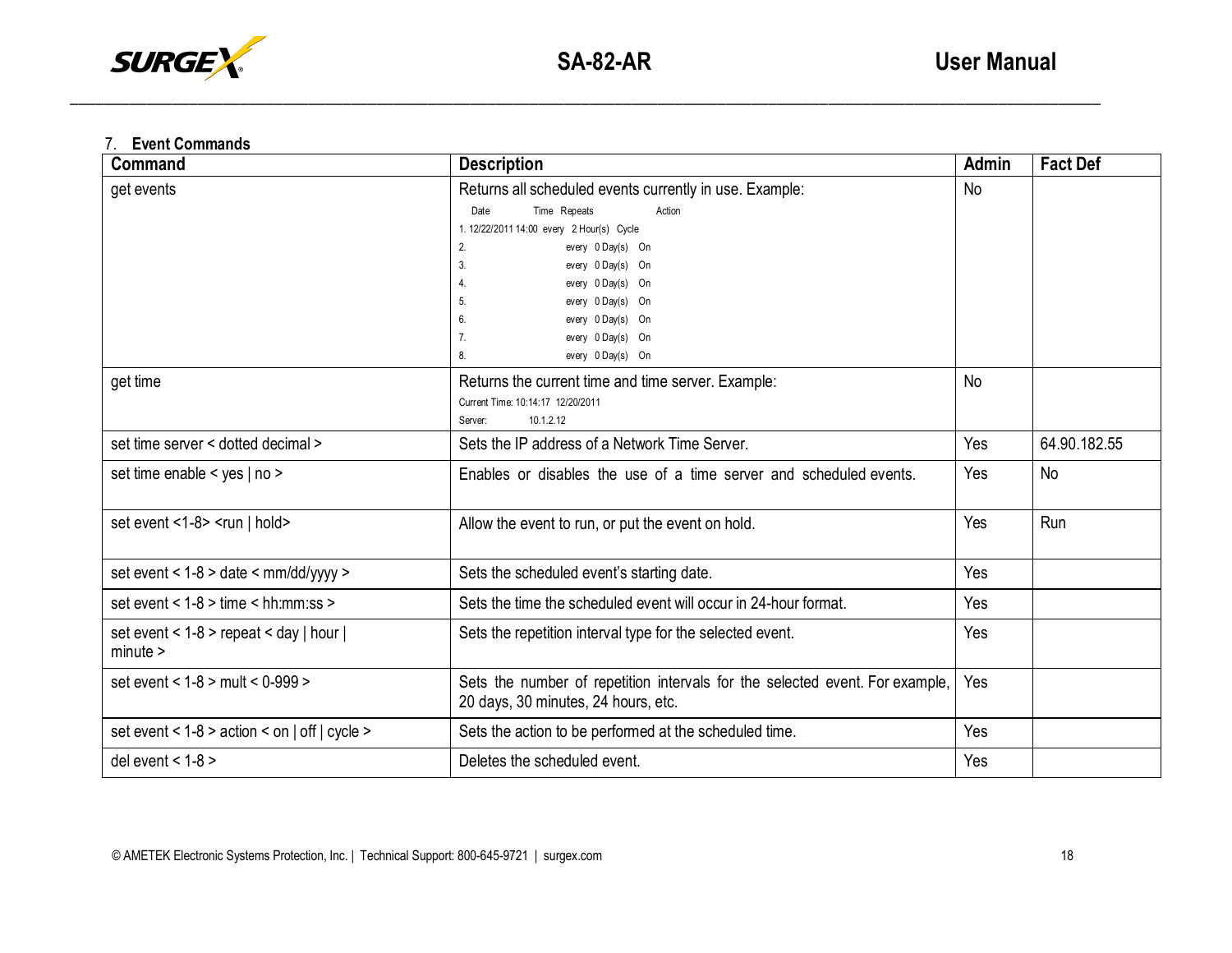

## **VII. DxP Protocol**

# 1. **Overview**

The DxP Protocol is a packet-based protocol designed to be extensible. This protocol is transmitted over TCP on a user-defined port. The factory default DxP port is 9100.

\_\_\_\_\_\_\_\_\_\_\_\_\_\_\_\_\_\_\_\_\_\_\_\_\_\_\_\_\_\_\_\_\_\_\_\_\_\_\_\_\_\_\_\_\_\_\_\_\_\_\_\_\_\_\_\_\_\_\_\_\_\_\_\_\_\_\_\_\_\_\_\_\_\_\_\_\_\_\_\_\_\_\_\_\_\_\_\_\_\_\_\_\_\_\_\_

The protocol uses a Hello handshake to establish unique sequence numbers to allow for advanced security when AES encryption is used. With AES enabled, all messages must be encrypted with the AES Passphrase set in the device.

After the Hello, a Command and Response sequence follows. Any number of Command  $\rightarrow$  Response sequences are permitted after Hello.

## 2. **Hello Handshake**

The client sends a Hello message in the form of a text string 'hello-000'. The DxP enabled device will respond with a packet containing the unsigned 16 bit sequence number. This sequence number is incremented by the client and server with each correct packet sent.

## Example:

| <b>Client</b> |               | <b>Server</b> |
|---------------|---------------|---------------|
| hello-000     | $\rightarrow$ |               |
|               | $\leftarrow$  | 1234          |
|               |               | (seq 1234)    |
| Command       | $\rightarrow$ |               |
| (seq 1235)    |               |               |
|               | $\leftarrow$  | Response      |
| Command       | $\rightarrow$ |               |
| (seq 1237)    |               |               |
|               | $\leftarrow$  | Response      |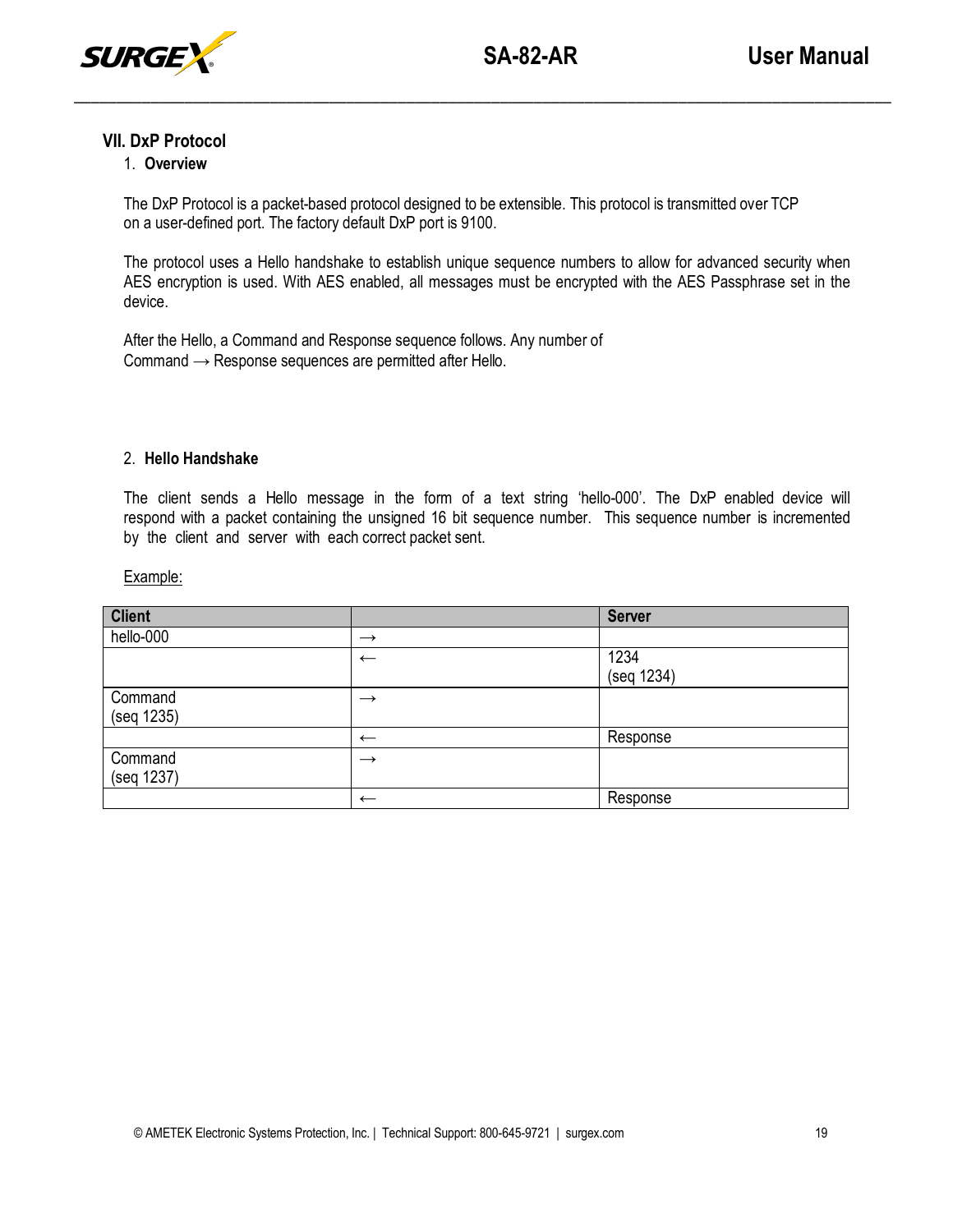

## 3. **DxP Packet**

The packet is broken up into 2 parts: The Header and the Payload.

## Header

The header is used to carry general information, such as is shown in the C programming structure below:

\_\_\_\_\_\_\_\_\_\_\_\_\_\_\_\_\_\_\_\_\_\_\_\_\_\_\_\_\_\_\_\_\_\_\_\_\_\_\_\_\_\_\_\_\_\_\_\_\_\_\_\_\_\_\_\_\_\_\_\_\_\_\_\_\_\_\_\_\_\_\_\_\_\_\_\_\_\_\_\_\_\_\_\_\_\_\_\_\_\_\_\_\_\_\_\_

typedef struct { eCmnd command; char[21] uName; char[21] password; uChar desc; uChar param; uint16 seq;

} THeader

| Variable | <b>Description</b>                                                                              |
|----------|-------------------------------------------------------------------------------------------------|
| command  | Enumerated type that tells the DxP server what class of command is being                        |
|          | sent. See the Commands subsection for a full list of command classes.                           |
| uName    | Reserved for future use. It will contain the user name of a user on the ipIO that               |
|          | is being accessed.                                                                              |
| password | Reserved for future use. It will contain the password of the user above.                        |
| desc     | Command descriptor that describes the individual command within a command                       |
|          | class. By extension it lets the server know what the payload is. There is a different set of    |
|          | descriptors for each command class; see the Descriptors                                         |
|          | subsection for a full list of descriptors by command class.                                     |
| param    | Reserved for future use. Optional parameter that may be passed to the server in addition to the |
|          | descriptor.                                                                                     |
| seg      | The packet's sequence number. Used as part of the security scheme.                              |

## **Payload**

The payload is determined by a combination of the command class and the descriptor. The payloads are described with the descriptor; see the Descriptors subsection for details.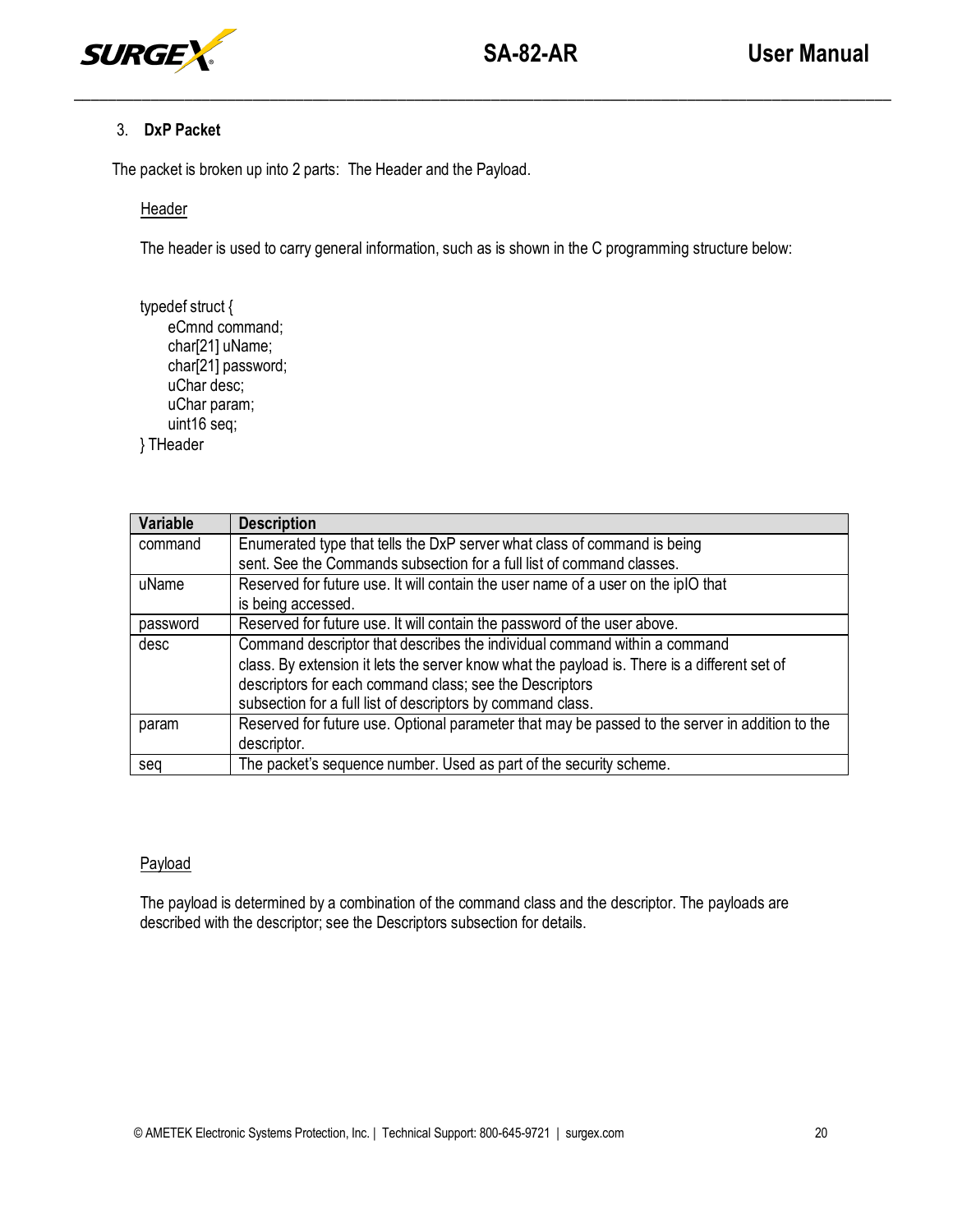

## 4. **Commands**

There are currently 7 command classes. All classes are defined in the C programming enumerated type definition below:

\_\_\_\_\_\_\_\_\_\_\_\_\_\_\_\_\_\_\_\_\_\_\_\_\_\_\_\_\_\_\_\_\_\_\_\_\_\_\_\_\_\_\_\_\_\_\_\_\_\_\_\_\_\_\_\_\_\_\_\_\_\_\_\_\_\_\_\_\_\_\_\_\_\_\_\_\_\_\_\_\_\_\_\_\_\_\_\_\_\_\_\_\_\_\_\_

typedef enum { eCmnd\_null, eCmnd\_set, eCmnd\_get, eCmnd\_io, eCmnd\_keepAlive,

eCmnd\_rss, eCmnd\_rcu

} eCmnd;

|             | Command         | <b>Description</b>                                                                                                           |
|-------------|-----------------|------------------------------------------------------------------------------------------------------------------------------|
| $\mathbf 0$ | eCmnd_null      | This is a null command and should not be sent to the server.                                                                 |
|             | eCmnd_set       | This command is used to set programmable variables on the server.                                                            |
| 2           | eCmnd_get       | This command is used to get programmable variables from the server.                                                          |
| 3           | eCmnd_io        | This command is used to monitor and control the I/O on the server.                                                           |
| 4           | eCmnd_keepAlive | This command is sent to the server as a means of allowing the client to<br>validate the communications path to the server.   |
| 5           | eCmnd_rss       | This command class is used to control the RSS nest using the<br>RCU.<br>Note: Project specific command. Not for general use. |
| 6           | eCmnd_rcu       | This command class is used to update the display of the RCU.<br>Note: Project specific command. Not for general use.         |

## 5. **Descriptors**

Descriptors are used to describe the individual command within a command class, and the payload that the packet contains. All of the descriptors and their payloads are outlined by command class below.

#### eCmnd\_set

The descriptors for this command class will be product specific.

# eCmnd\_get

The descriptors for this command class will be product specific.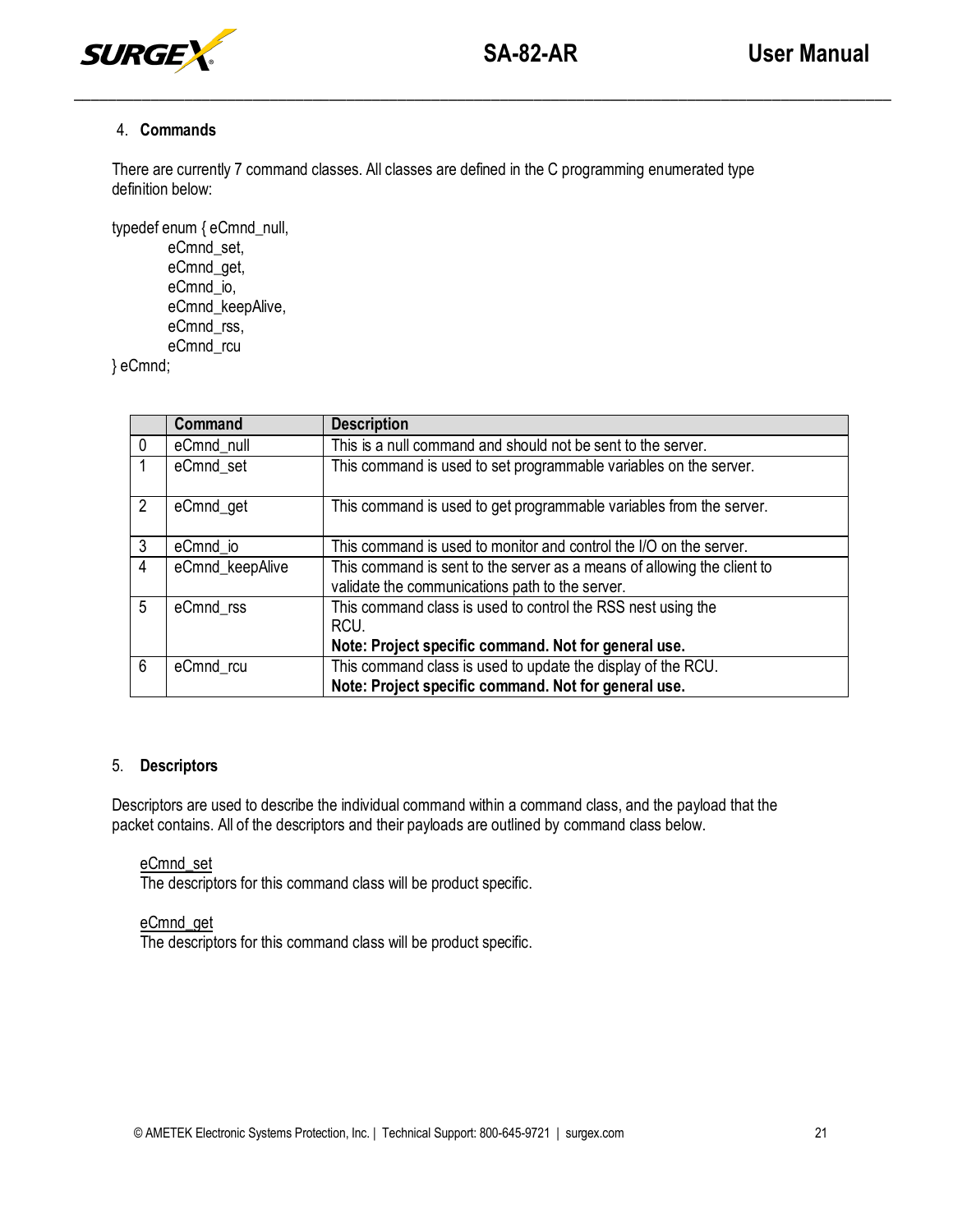

# eCmnd\_io

typedef enum{ eIO\_null, eIO\_changeRelay, eIO\_changeRelays, eIO\_getRelay, eIO\_getRelays, eIO\_getInput,

- eIO\_getInputs,
- eIO\_pulseRelay,

} eIO;

| Command          | <b>Description</b>                                                               | <b>Server Response</b>     |
|------------------|----------------------------------------------------------------------------------|----------------------------|
| elO_changeRelay  | This command is used to change the status of an individual relay.                | $0 \rightarrow$ Successful |
|                  | It carries the TChangeRelay payload; see the Payloads<br>subsection for details. | $1 \rightarrow$ Error      |
| elO_changeRelays | This command is used to set all of the relays in a device. It carries the        | $0 \rightarrow$ Successful |
|                  | TChangeRelays payload; see the Payloads subsection for details.                  | $1 \rightarrow$ Error      |
| elO_getRelay     | This command has not yet been implemented.                                       |                            |
| eIO_getRelays    | This command is used to get the status of all the relays on the                  | <b>Byte Array</b>          |
|                  | server.                                                                          | containing status of       |
|                  |                                                                                  | each relay.                |
| eIO_getInput     | This command has not yet been implemented.                                       |                            |
| eIO_getInputs    | This command is used to get the status of all inputs on the server.              | <b>Byte Array</b>          |
|                  |                                                                                  | containing status of       |
|                  |                                                                                  | each input.                |
| elO_pulseRelay   | This command is used to pulse a relay. It carries the                            | $0 \rightarrow$ Successful |
|                  | TPulseRelay payload; see the Payloads subsection for details.                    | $1 \rightarrow$ Error      |

# eCmnd\_keepAlive

typedef enum{ eKeepAlive\_null; } eKeepAlive;

| Command         | <b>Description</b>                                                                                                          | <b>Server Response</b>                            |
|-----------------|-----------------------------------------------------------------------------------------------------------------------------|---------------------------------------------------|
| eKeepAlive null | This is the only valid descriptor that the keep alive command<br>supports. It is defined as null, as it carries no payload. | $0 \rightarrow$ Successful<br>$\rightarrow$ Error |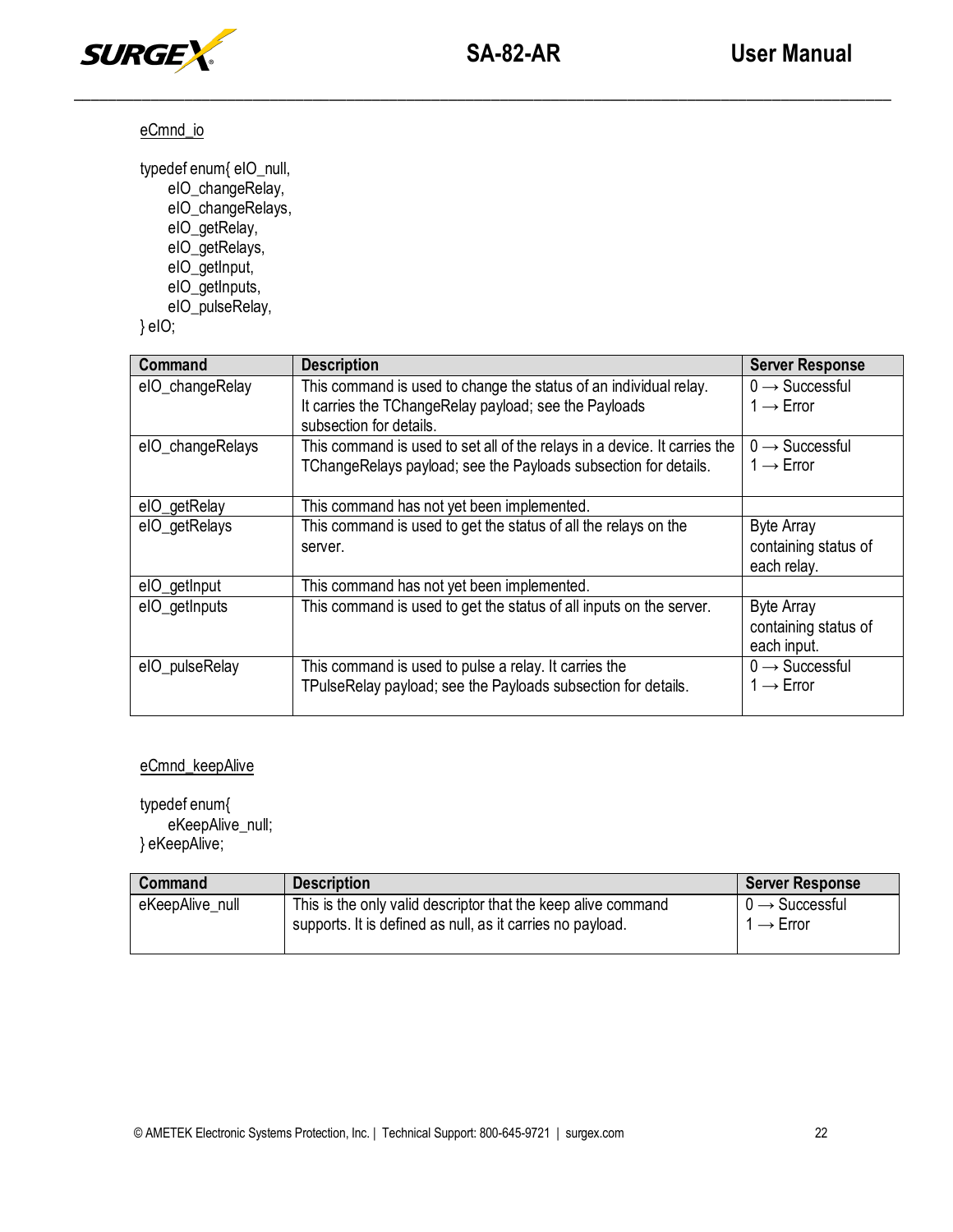

## 6. **Payloads**

## **TChangeRelay**

typedef struct{ unsigned char relay; unsigned char state; } TChangeRelay;

Where relay is the number of the relay to be affected  $-1$  (For example, 0 for relay 1 and 1 for relay 2) and state sets the state of the relay (1=Energize; 2=Relax).

## **TChangeRelays**

typedef struct{ unsigned char relayStates[32]; }TChangeRelays;

Where relayStates is an array of relay states as defined below:

#define NO\_CHANGE\_0 #define ENERGIZE 1 #define RELAX 2

This payload is supported by devices that support the DxP protocol with 2-32 controllable relays.

## **TPulseRelay**

typedef struct{ unsigned char relay; //the relay to be pulsed unsigned char state; //the state to pulse uint16 pulseWidth; //the pulse width in seconds }TPulseRelay;

Where relay is the number of the relay to be affected, state is the state to pulse, and pulseWidth is the time to pulse in seconds.

# **VIII. Firmware Upgrades**

The AR can be upgraded via the network if the upgrade feature has been enabled. To perform a field upgrade, follow the steps below.

**Important:** Upgrading the firmware with a minor upgrade (For example, 1.01.xx to 1.01.yy) will not alter the user defined settings. Major upgrades may or may not reset the AR to factory defaults. Check the release notes for the upgrade before making any changes.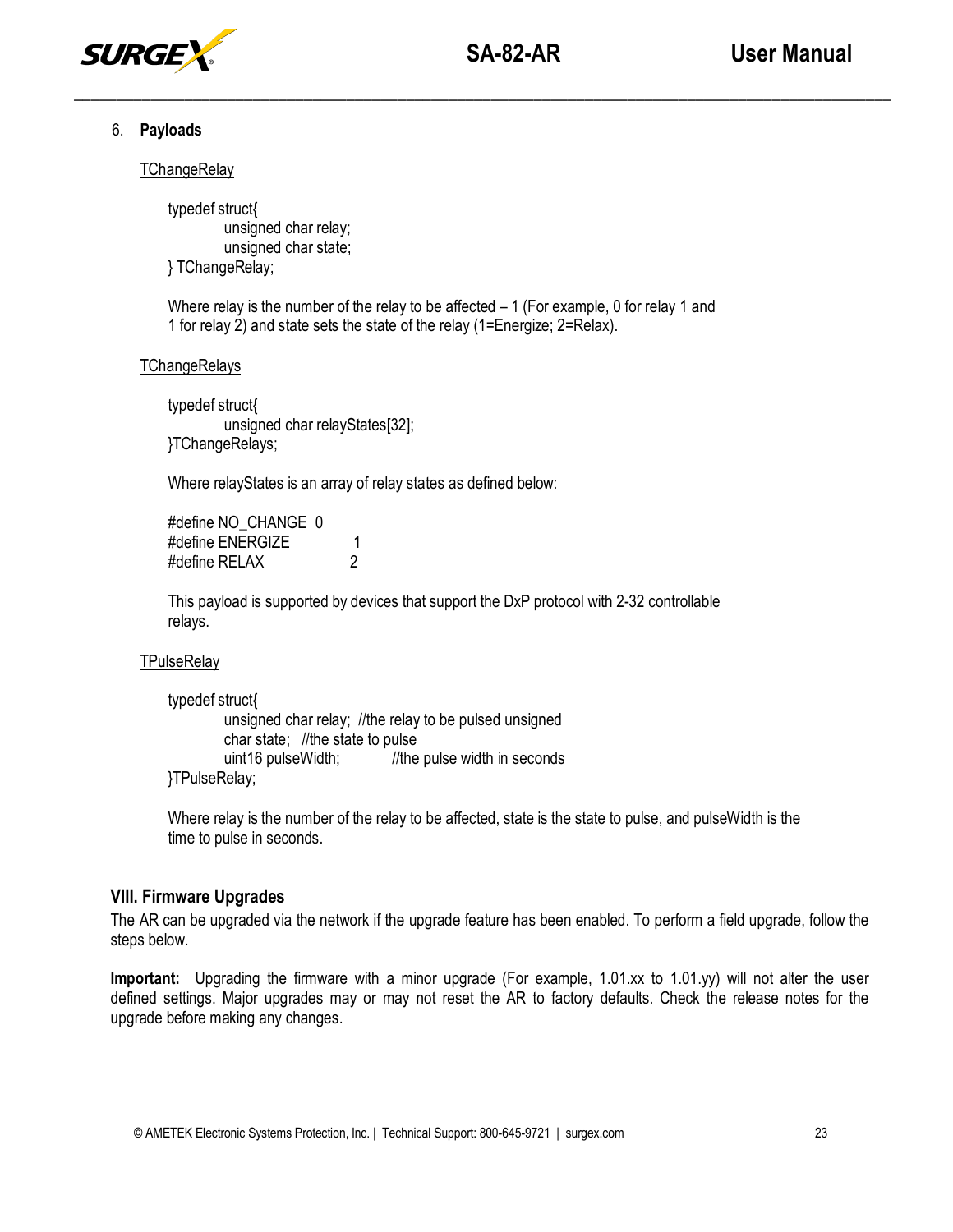- 1. Download the latest firmware version and Device Management Utility (DMU) from the SurgeX website: [http://www.surgex.com.](http://www.surgex.com./)
- 2. Enable the upgrade feature. Use the CLI **set upgrade enable yes** command via telnet, or check the "Upgrade Enable" box on the Device web page.

 $\overline{\phantom{a}}$  , and the contribution of the contribution of the contribution of the contribution of the contribution of the contribution of the contribution of the contribution of the contribution of the contribution of the

- 3. Run the DMU. If the AR you would like to upgrade is not visible in the list box, either:
	- Select Device | Discover from the menu to locate the ARs on the local network.
	- Select Device | Add from the menu to manually add the AR by IP address.

Once the device is displayed in the list, highlight it.

4. Select Manage | Upgrade Firmware.

Enter User Name admin and the password for the Administrator.

Enter the filename of the new firmware, or click Browse and navigate to the firmware file to be used. AR firmware files use the file extension **.g2u**. If no files of that type are displayed, ensure that the "Files of Type" box is set for SX-iPD or All Files.

Click OK when all details are entered.

- 5. The upload will begin, and a progress bar will be displayed.
- 6. When the firmware upload is complete, the AR will automatically reboot and will be ready for use.

# **IX. Reset Button**

The recessed reset pushbutton located on the front panel performs 3 functions as detailed below:



| <b>Action</b> | <b>Result</b>                                                           |
|---------------|-------------------------------------------------------------------------|
| Momentary     | Soft Reset. Will not affect outlet state.                               |
| 5 Second Push | Reset to Factory Defaults. Hold until the "System On" LED is blinking,  |
|               | then release.                                                           |
| Hold while    | Recovery Mode. Allows upload of new firmware to the current IP address. |
| powering up   |                                                                         |